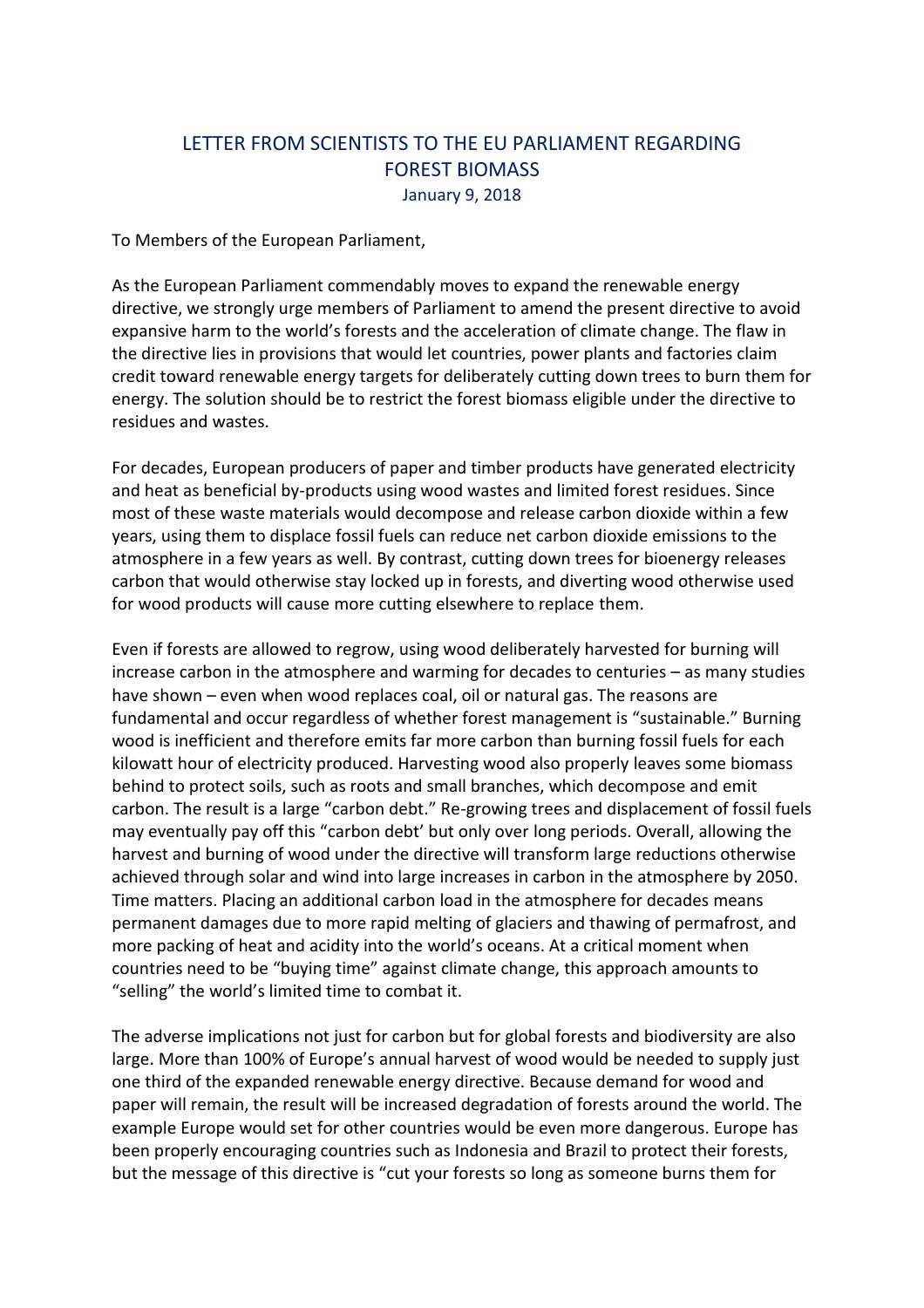energy." Once countries invest in such efforts, fixing the error may become impossible. If the world moves to supply just an additional 3% of global energy with wood, it must double its commercial cuttings of the world's forests.

By 1850, the use of wood for bioenergy helped drive the near deforestation of western Europe even when Europeans consumed far less energy than they do today. Although coal helped to save the forests of Europe, the solution to replacing coal is not to go back to burning forests, but instead to replace fossil fuels with low carbon sources, such as solar and wind. We urge European legislators to amend the present directive to restrict eligible forest biomass to appropriately defined residues and wastes because the fates of much of the world's forests and the climate are literally at stake.

## Initial signatories:

John Beddington, Professor, Oxford Martin School, former Chief Scientist to the government of the United Kingdom

Steven Berry, Professor, Yale University, former Chairman, Department of Economics, fellow American Academy of Arts and Sciences, winner of the Frisch Medal of the Econometric Society.

Ken Caldeira, Professor, Stanford University and Carnegie Institution for Science, Coordinating lead author or lead author of multiple IPCC reports.

Wolfgang Cramer, Research Director, CNRS, Mediterranean Institute of marine and terrestrial Biodiversity and Ecology, Aix-en-Provence, member Académie d'Agriculture de France, Coordinating lead author and lead author of multiple IPCC reports,

Felix Creutzig, Chair Sustainability Economics of Human Settlement at Technische Universität Berlin, Leader, leader Mercator Research Institute on Global Commons and Climate Change, Lead author of IPCC V Assessment Report and coordinator of appendix on bioenergy.

Phil Duffy, President, Woods Hole Research Center, former Senior Advisor White Office of Science and Technology Policy, Contributing author of multiple IPCC reports

Dan Kammen, Professor University of California at Berkeley, Director Renewable and Appropriate Energy Laboratory, Coordinating lead author or lead author of multiple IPCC reports.

Eric Lambin, Professor Université catholique de Louvain and Stanford University, member European and U.S. Academies of Science, 2014 laureate of Volvo Environment Prize

Simon Levin, Professor Princeton University, Recipient, U.S. National Medal of Science, member U.S. National Academy of Sciences

Wolfgang Lucht, Professor Humboldt University and Co-Chair of Potsdam Institute for Climate Research, lead author of multiple IPCC reports

Georgina Mace FRS, Professor, University College London, Lead author IPCC report and Winner International Cosmos Prize

William Moomaw, Emeritus Professor, Tufts University, Lead author of multiple IPCC reports Peter Raven, Director Emeritus Missouri Botanical Society, Recipient U.S. National Medal of Science and former President of American Association for Advancement of Science

Tim Searchinger, Research Scholar, Princeton University and Senior Fellow, World Resources Institute Nils Chr. Stenseth, Professor, University of Oslo, Past president of The Norwegian Academy of Science and Letters, member U.S. National Academy of Science), French Academy of Sciences, and Academia Europaea Jean Pascal van Ypersele, Professor, Université catholique de Louvain, Former IPCC Vice-chair (2008- 2015), member of the Royal Academy of Belgium, lead author or review editor of multiple IPCC reports

## Additional Signatories:

- 17. Greg Davies; PhD Candidate; Princeton University
- 18. Zuzana Burivalova; Post-Doctoral Fellow; Princeton University
- 19. Timothy Treuer; PhD Candidate; Princeton University
- 20. Emily Chen; Masters; Princeton University
- 21. Robert Socolow; Professor Emeritus; Princeton University
- 22. Richard Plevin; Research Scientist or Scholar; UC Berkeley
- 23. Michael O'Hare; Professor; Univ. of California, Berkeley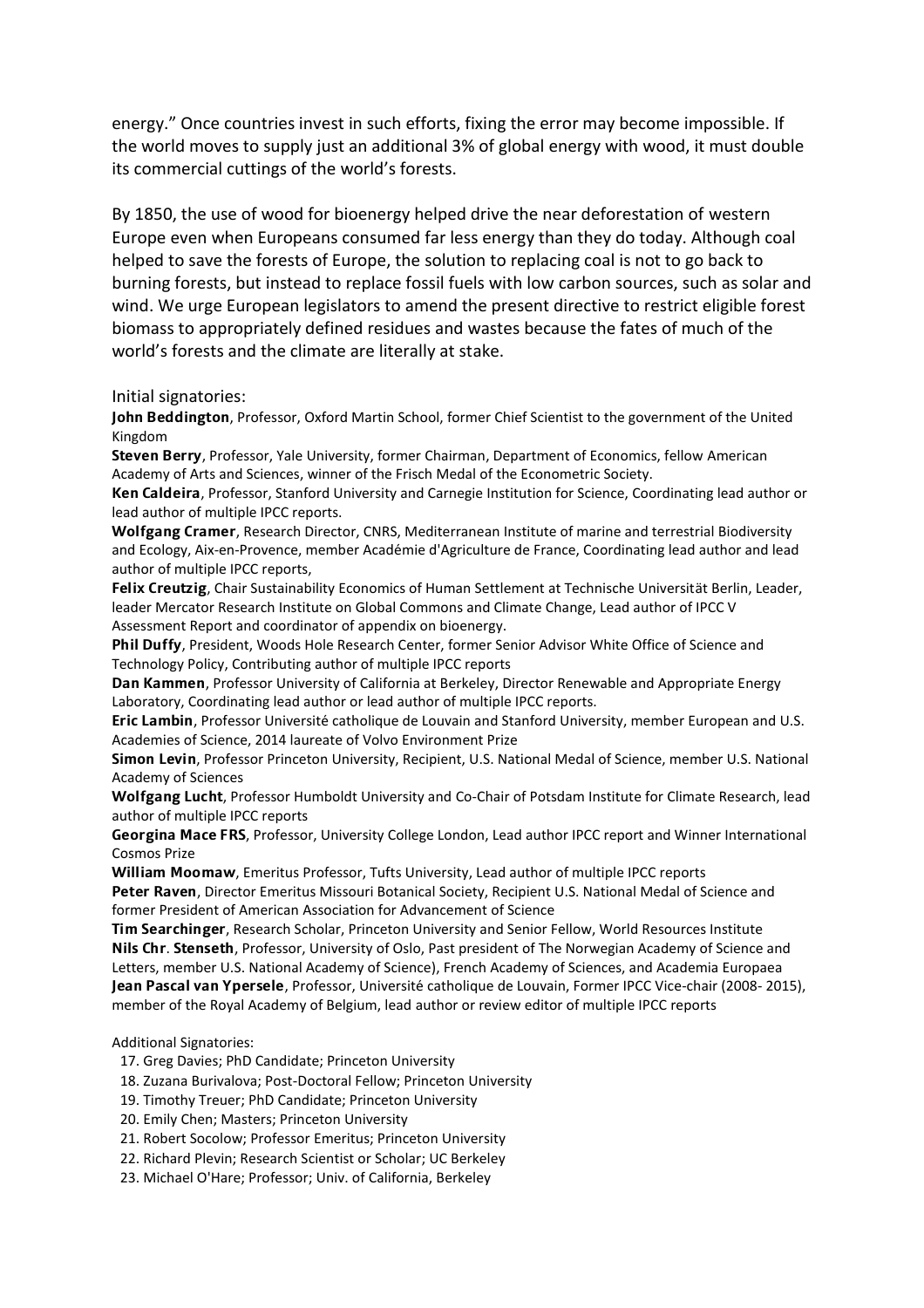24. David S. Wilcove; Professor; Princeton University

25. Mayank Misra; PhD Candidate; Princeton University

26. Yixin Guo; PhD Candidate; Princeton University

27. Robert O. Keohane; Professor Emeritus; Princeton University

28. Yujing Yang; Masters; Princeton University

29. Jonathan Colmer; Assistant Professor, Department of Economics; University of Virginia

30. Kasparas Spokas; PhD Candidate; Princeton University

31. Lian Pin Koh; Professor; University of Adelaide

32. Mario Herrero; Professor; Commonwealth Scientific and Industrial Research Organisation

33. Zhongshu Li; PhD Candidate; Princeton University

34. Elizabeth Boakes; Post-Doctoral Fellow; UCL

35. Eleanor Jackson ; PhD Candidate, Masters; University of Exeter

36. Frederico Martins; Intern; UCL

37. Andrew Balmford; Professor; University of Cambridge

38. Mikaël Maes; PhD Candidate; University College London

39. Jessica Fisher; PhD Candidate; University of Kent

40. Thomas Evans; PhD Candidate; University College London (UCL)

41. Tatsiana Barychka; PhD Candidate; University College London

42. Jim Labisko; PhD; University College London

43. Emily Lines; Research Scientist or Scholar, PhD; Queen Mary, University of London

44. Roi Maor; PhD Candidate, Masters; Tel Aviv University

45. Andy Jarvis; Professor; International Centre for Tropical Agriculture

46. Ricardo Rocha; Post-Doctoral Fellow; University of Cambridge

47. Marta Sampaio; Masters; CIBIO/InBIO; University of Porto

48. Frederico da Costa Santarém; PhD Candidate; University of Porto

49. James Russell Kemp; PhD Candidate; University of Lisbon

50. Jorge Palmeirim; Professor; University of Lisbon, Portugal

51. Paul Elsen; Post-Doctoral Fellow; University of California, Berkeley

52. Duarte V Goncalves; PhD Candidate; University of Porto

53. Daniel Burgas; Post-Doctoral Fellow; University of Helsinki

54. Hannah Cheales; Masters; University College London

55. SPECO - Sociedade Portuguesa de Ecologia; Non-governmental Association; SPECO

56. Maria Amélia Martins-Loução; Professor, Research Scientist or Scholar; cE3c - Centre for Ecology,

Evolution and Environmental Changes. FCULisboa

57. Bethany Bradley; Professor; University of Massachusetts, Amherst

58. Catarina Serra Goncalves; PhD Candidate; University of Tasmania - Institute of Marine & Antarctic **Studies** 

59. Christopher Crawford; PhD Candidate; Princeton University

60. Adria Lopez-Baucells; PhD Candidate; University of Lisbon

61. Meir Alkon; PhD Candidate; Princeton University

62. Aaron Match; PhD Candidate; Princeton University

63. Christoph Meyer; PhD; University of Salford

64. Thomas Hodson; PhD Candidate; Princeton University

65. Ching-Yao Lai; PhD Candidate; Princeton University

66. Tim Michiels; PhD Candidate; Princeton University

67. Teresa Silva; PhD Candidate; CIBIO - UP, POrtugal

68. Elena Krieger; PhD, Research Program Director; Physicians, Scientists & Engineers for Healthy Energy

69. Cleo Chou; Post-Doctoral Fellow; Princeton University

70. Jonathan Green; Research Scientist or Scholar; University of York

71. Ryan Edwards; PhD Candidate; Princeton University

72. Tim Blackburn; Professor; UCL

73. Tiziano Gallo Cassarino; Research Scientist or Scholar, Post-Doctoral Fellow; University College London

74. Jonathan Aguire; PhD Candidate; Princeton University

75. Silvia Salatino; Research Scientist or Scholar; University of Oxford

76. Andrew Blakers; Professor; Australian National University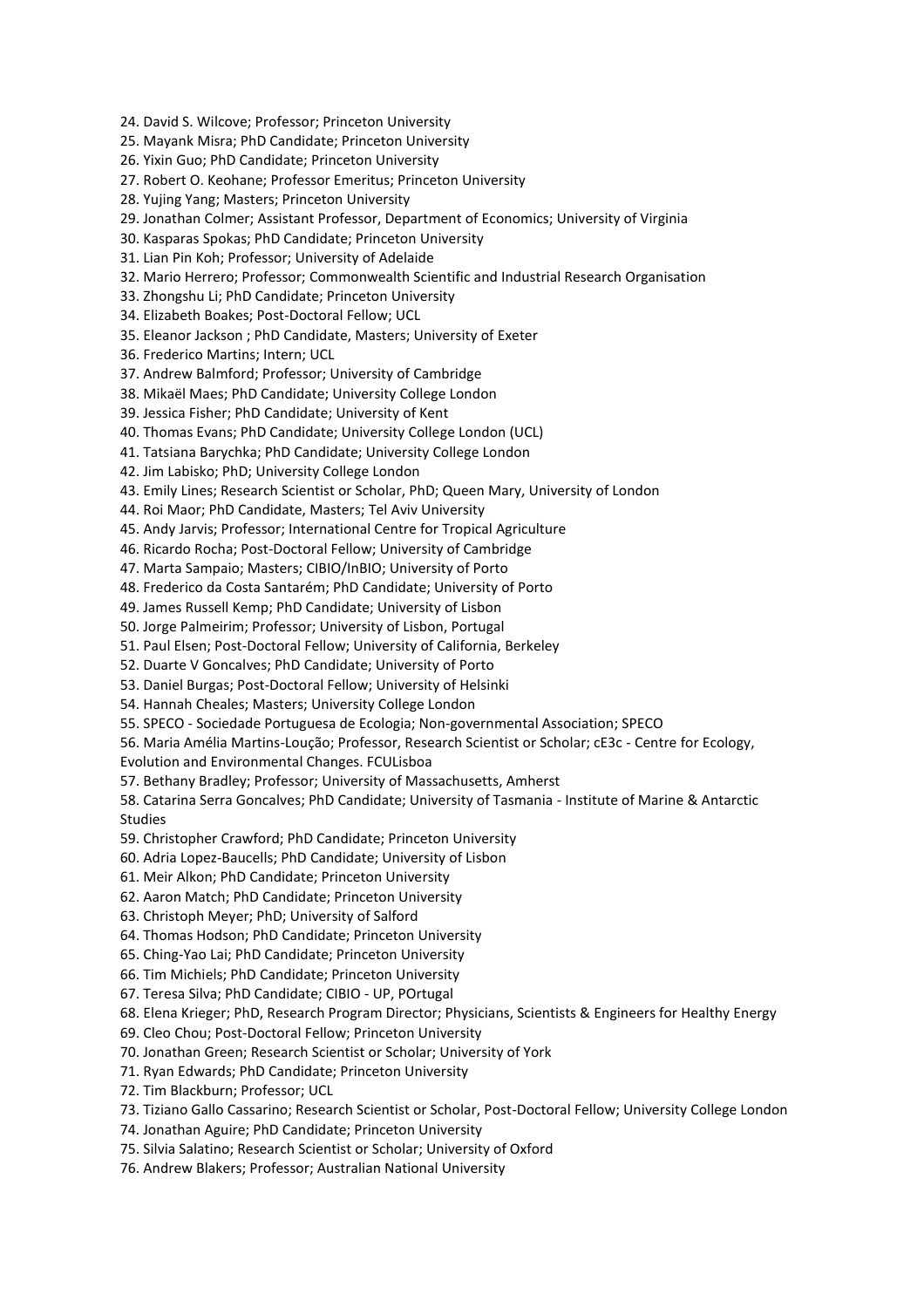77. Joana Valente; Masters; N/A

78. Diogo Ferreira; Masters; Faculty of Sciences of the University of Lisbon

79. Susana C. Gonçalves; Post-Doctoral Fellow, Invited Assistant Professor; Centre for Functional Ecology, University of Coimbra, Portugal

80. Claire Wordley; Post-Doctoral Fellow; Conservation Evidence: University of Cambridge

81. Nicolas Choquette-Levy; PhD Student; Princeton University

82. César Garcia; PhD; University of Lisbon. MUHNAC/CE3C

83. Ricardo Melo; Professor; Universidade de Lisboa, Portugal

84. Ryan Herbert; Bachelor of Science (PhD in-progress); Princeton University

85. Malavika Rajeev; PhD Candidate; Princeton University

86. Sarah Budischak; Post-Doctoral Fellow; Princeton University

87. Dylan H. Morris; PhD Candidate; Department of Ecology & Evolutionary Biology, Princeton University

88. Rutwik Kharkar; PhD Candidate; Princeton University

89. Joseph Bak-Coleman; PhD Candidate; Princeton University

90. Daniel I. Rubenstein; Professor; Princeton University

91. Ian Miller ; PhD student; Princeton University

92. Julio E. Herrera Estrada; Post-Doctoral Fellow; Stanford University

93. Isaac Uyehara; PhD Candidate; Princeton University

94. William Anderegg; Professor; University of Utah

95. Leander Anderegg; Post-Doctoral Fellow; Carnegie Institution for Science

96. Arjun B. Potter; PhD Candidate; Princeton University

97. Vítor V. Vasconcelos; Post-Doctoral Fellow; Princeton University

98. Bruce Perry; PhD Candidate, Masters; Princeton University

99. Robin Chazdon; Professor Emeritus; University of Connecticut

100. Dr. Beverly E. Law; Professor; Oregon State University

101. Jarome Russell Ali; PhD Candidate; Princeton University

102. Alexandra Marçal; Professor; Universidade de Lisboa

103. Artur Raposo Moniz Serrano; Professor, PhD; Faculdade de Ciências, Universidade de Lisboa

104. James N. Galloway; Professor; University of Virginia

105. Henry W. Art; Professor; Williams College

106. Malcolm Hunter; Professor; University of Maine

107. Scott Goetz; Professor; Northern Arizona University

108. Eric Chivian M.D.; Professor Emeritus; Founder and Former Director, Center for Health and the Global Environment, Harvard Medical School; Shared 1985 Nobel Peace Prize for Co-Founding International

Physicians for the Prevention of Nuclear War

109. Andrew Friedland; Professor; Dartmouth Environmental Studies Program

110. Aaron Ellison; Research Scientist or Scholar, Senior Research Fellow; Harvard University

111. Robert M. Hughes; Research Scientist or Scholar; Amnis Opes Institute

112. Richard A Houghton; Research Scientist or Scholar; Woods Hole Research Center

113. James J. McCarthy; Professor, Former Co-Chair IPCC Working Group 2, Former President American

Association for the Advancement of Science; Harvard University

114. Jorge Marques da Silva; Professor; Universidade de Lisboa

115. Sarah Hobbir; Professor; University of Minnesota

116. Megan McSherry; Post-Doctoral Fellow, PhD; Princeton University

117. John Harte; Professor; University of California, Berkeley

118. Miles R. Silman; Professor; Wake Forest University

119. Susan Natali; Research Scientist or Scholar; Woods Hole Research Center

120. Viney Aneja; Professor; North Carolina State University

121. Robert Howarth; The David R. Atkinson Professor of Ecology; Cornell University

122. Andrew Baruth; Professor; Creighton University

123. Laura Kuurne; Masters; University College London

124. Mary S. Booth; PhD; Partnership for Policy Integrity

125. Gene Likens; Professor, U.S National Medal of Science, U. S. National Academy of Sciences, Founding

President of the Institute of Ecosystem Studies; Cary Institute of Ecosystem Studies

126. Matthew C. Hansen; Professor; University of Maryland

127. Robert Max Holmes; Deputy Director and Senior Scientist; Woods Hole Research Center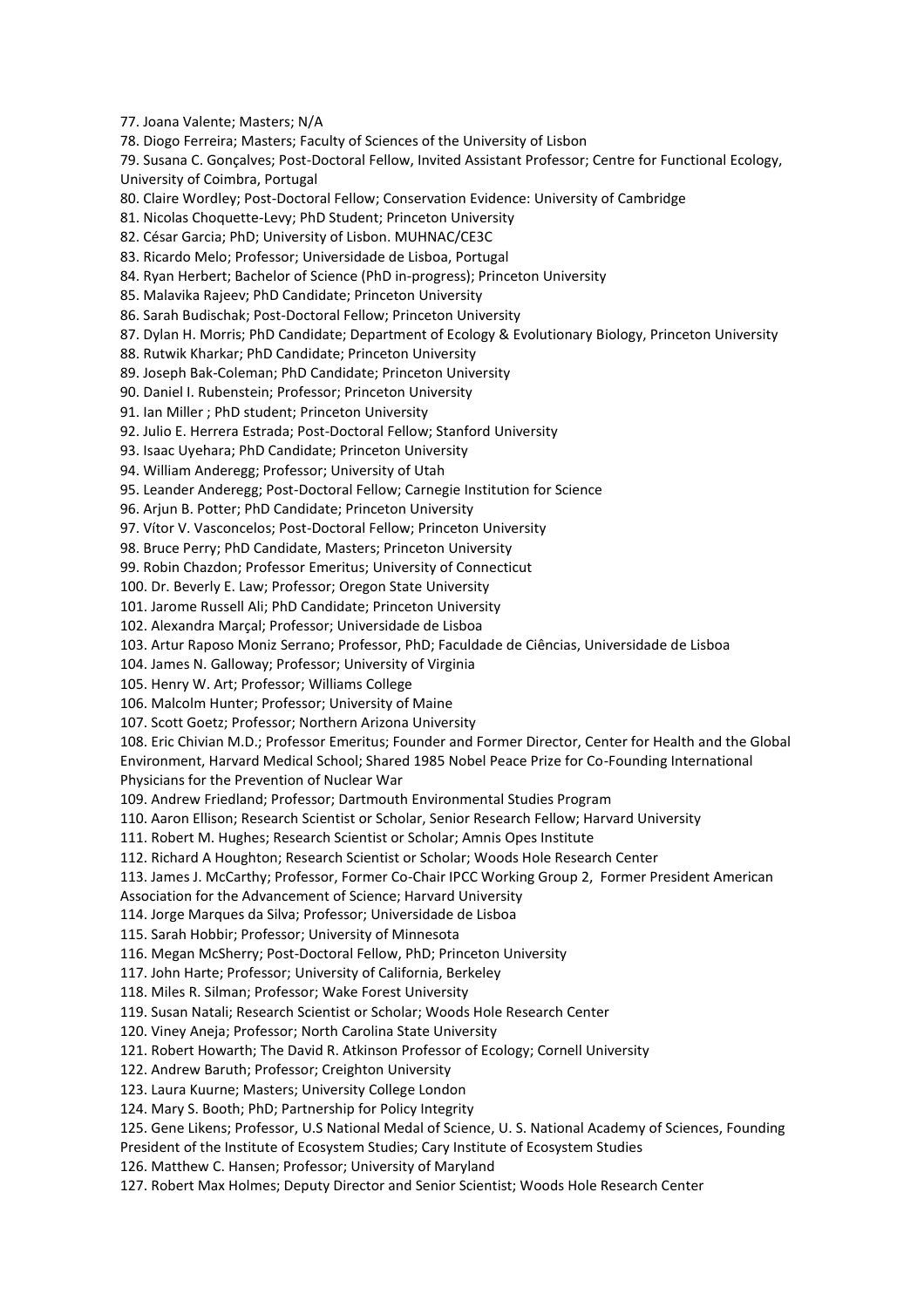128. Robert Cabin; Professor; Brevard College

129. GILLIAN T DAVIES; Masters; Society of Wetland Scientists Immediate Past President

130. Kate Dooley; PhD Candidate; Climate and Energy College, University of Melbourne

131. William Schlesinger; Professor; Duke University

132. Deborah Lawrence; Professor; University of Virginia

133. Alan Weakley; Professor; University of North Carolina at Chapel Hill

134. George M. Woodwell; Professor; Woods Hole Research Center

135. Beverly Law; Professor; Oregon State University

136. Anni Arponen; Research Scientist or Scholar; University of Helsinki

137. André Lourenço; PhD Candidate; CIBIO

138. Snæbjörn Pálsson; Professor; University of Iceland

139. Sebastiaan Luyssaert; Professor; Vrije Universiteit Amsterdam

140. Mark Stanback; Professor; Davidson College

141. Prof. Dr.-Ing. Wolfgang Benecke; Professor; CAU Kiel Germany

142. Leili Khalatbari; PhD Candidate; CIBIO

143. Professor A.William Rutherford FRS; Professor; Imperial College London

144. David van der Spoel; Professor; Uppsala University

145. Elsa Teresa Rodrigues; Post-Doctoral Fellow; University of Coimbra, Portugal

146. Ceres Barros; Post-Doctoral Fellow; University pf British Columbia

147. James Petranka; Professor Emeritus; University of North Carolina at Asheville

148. Robert K. Musil; President & CEO; Rachel Carson Council

149. Elin Götmark; Research Scientist or Scholar; Chalmers University of Techology

150. Surshti Patel; Masters; Zoological Society of London

151. Dominic Patel; Research Scientist or Scholar; University College London

152. Dominick DellaSala; PhD; Geos Institute

153. Lee E. Frelich; Research Scientist or Scholar; University of Minnesota

154. Christopher Paradise; Professor; Davidson College

155. Sam L Davis; PhD; Dogwood Alliance

156. Jeffrey Corbin; Professor; Union College

157. Kimberli J. Ponzio; Research Scientist or Scholar; Professional Wetland Scientist #000602

158. Aude Valade; Post-Doctoral Fellow; Institut Pierre Simon Laplace

159. Jaana Bäck; Professor; University of Helsinki, chair of the EASAC report on 'Sustainable use of EU forests'

160. Walter Bock; Professor Emeritus; Columbia University

161. Jerry Melillo; Professor, Research Scientist or Scholar, Member, U.S. National Academy of Sciences; The Ecosystems Center, Marine Biological Laboratory

162. Philip K. Stoddard; Professor; Florida International University

163. Dominique G Homberger; Professor; Louisiana State University, Baton Rouge

164. Douglas Wartzok; Professor Emeritus, Provost Emeritus; Florida International University

165. Bjart Holtsmark; Research Scientist or Scholar, PhD; Statistics Norway

166. Gretchen C. Daily; Professor; Stanford University

167. Anders Lindroth; Professor Emeritus; Lund University

168. Luc Lens; Professor; Ghent University

169. Leffert Oldenkamp; Research Scientist or Scholar, head regional forest management ; forest management advisory

170. Louise Vet; Professor, Director Netherlands Institute of Ecology (NIOO-KNAW), Professor in Evolutionary Ecology at Wageningen University, Member Royal Netherlands Academy of Arts and Sciences;

Netherlands Institute of Ecology (NIOO-KNAW) and Wageningen University

171. Tamara Fetzel; PhD Candidate; University of Klagenfurt

172. Wietse de Boer; Professor; Netherlands Institute of Ecology / Wageningen University

173. Filipe Duarte Santos; Professor; University of Lisbon

174. John Kominoski; Professor; Florida International University

175. Atte Korhola; Professor; University of Helsinki

176. András Báldi; Professor; MTA Centre for Ecological Research

177. Zoltán Tóth; Post-Doctoral Fellow; Hungarian Academy of Sciences

178. Judit Sonkoly; Research Scientist or Scholar; University of Debrecen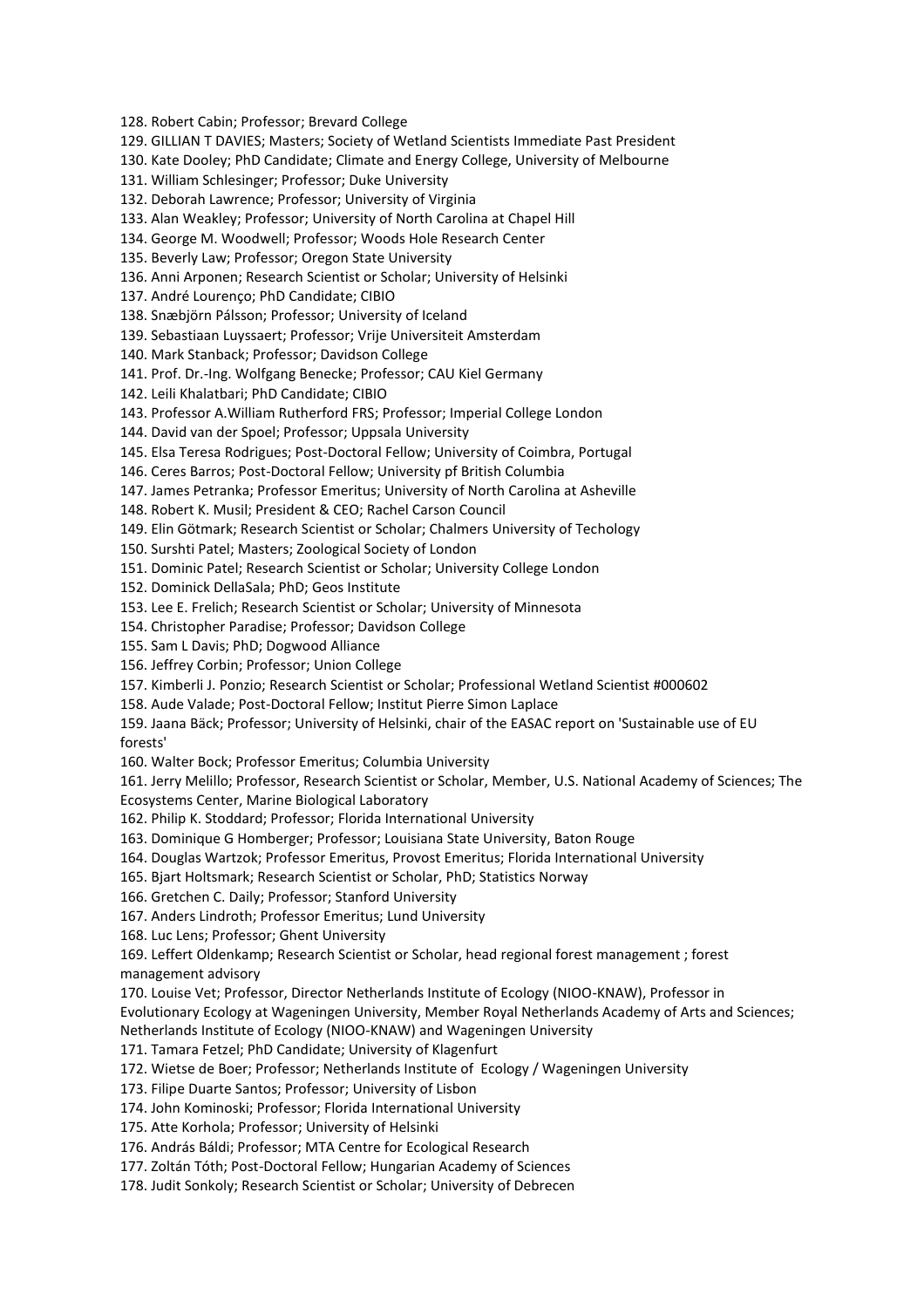179. Marten Scheffer; Professor; Wageningen University

180. Lisa Gomes; Professor; Florida International University

181. Jonathan Evans; Professor; University of the South

182. Jacintha Ellers; Professor; VU University Amsterdam

183. Christian Lauk; Research Scientist or Scholar; Institute of Social Ecology, Alpen-Adria-Universität Klagenfurt/Graz/Vienna

184. Marcel Dicke; Professor; Wageningen University and Research, Wageningen, The Netherlands

185. Christoph Plutzar; Research Scientist or Scholar; Instiute of Social Ecology, Univ. Klagenfurt

186. Andrew J. Laughlin; Professor, PhD; University of North Carolina Asheville

187. Paul C. Struik; Professor; Wageningen University & Research

188. Peter Reijnders; Professor Emeritus; Wageningen University, CA-Universität Kiel

189. Erzsébet Hornung; Professor; University of Veterinary Medicine, Budapest, Hungary

190. Jamie Theobald; Professor; Florida International University

191. Eszter Lellei-Kovács; Post-Doctoral Fellow; MTA Centre for Ecological Research

192. Ariadna Szczybelski; PhD Candidate; Wageningen University

193. Karlheinz Erb; Professor, Research Scientist or Scholar; Institute of Social Ecology Vienna, Alpen-Adria University Klagenfurt-Vienna-Graz

194. Margareta Ihse; Professor Emeritus; Stockholm University

195. Eszter Wainwright-Deri; PhD; ZSL

196. Wim de Vries; Professor; Wageningen University and Research

197. Rick Savage; Masters; Carolina Wetlands Association

198. Marcy Kravec; Professor; Florida International University

199. Tuomo Kalliokoski; Post-Doctoral Fellow; Institute for Atmospheric and Earth System Research / Physics Faculty of Science & Helsinki Institute of Sustainability Science, Faculty of Agriculture and Forestry, University of Helsinki, Finland.

200. Janne I. Hukkinen; Professor; University of Helsinki

201. Peter Batary; Research Scientist or Scholar; University of Goettingen

202. Stig-Olof Holm; Research Scientist or Scholar, PhD, Responsible for the course Sustaianble forest mangement 15 ECT; Umeå university

203. Sirkku Manninen; PhD, Director of the Ecosystems and Environment Research Programme; University of Helsinki

204. Juha Mikola; University Lecturer; University of Helsinki

205. Markus Kröger; Research Scientist or Scholar; University of Helsinki

206. ton bisseling; Professor; Wagenugen University

207. Cleo Stratmann; PhD Candidate; Netherlands Institute of Ecology

208. Mikko Mönkkönen; Professor; University of Jyvaskyla

209. Hans-Peter Grossart; Professor; Leibniz Institut für Gewässerökologie und Binnenfischerei (IGB)

210. Jens Kiesel; Post-Doctoral Fellow; Leibniz Institute of Freshwater Ecology and Inland Fisheries

211. Therese Kettner; PhD Candidate; IGB - Leibniz-Institute of Freshwater Ecology and Inland Fisheries

212. Gábor Seress; Post-Doctoral Fellow; University of Pannonia

213. Kim Naudts; Post-Doctoral Fellow; Max Planck Institute for Meteorology

214. Georg Staaks; Research Scientist or Scholar; Leibniz-Institute of Freshwater Ecology and Inland Fisheries, Berlin

215. Izabela Delabre; PhD; Zoological Society of London

216. Bruno Carli; Research Scientist or Scholar; IFAC del Consiglio Nazionale delle Ricerche

217. Bernhard Schink; Professor; University of Konstanz

218. Timo Vesala; Professor; University of Helsinki

219. PWG Groot Koerkamp; Professor; Wageningen University and Research

220. Sue Hartley; Professor; Director of the York Environmental Sustainability Institute, University of York, UK and Past-President of the British Ecological Society

221. Andreas Jechow; Research Scientist or Scholar; Leibniz Instite of Freshwater Ecology and Inland Fisheries (IGB), Berlin, Germany

222. Lysanne Snijders; Post-Doctoral Fellow; Leibniz IGB Berlin

223. Gabriela Costea; Post-Doctoral Fellow; Leibniz Institute for Freshwater Ecology and Inland Fisheries Berlin

224. Dennis Baldocchi; Professor; University of California Berkeley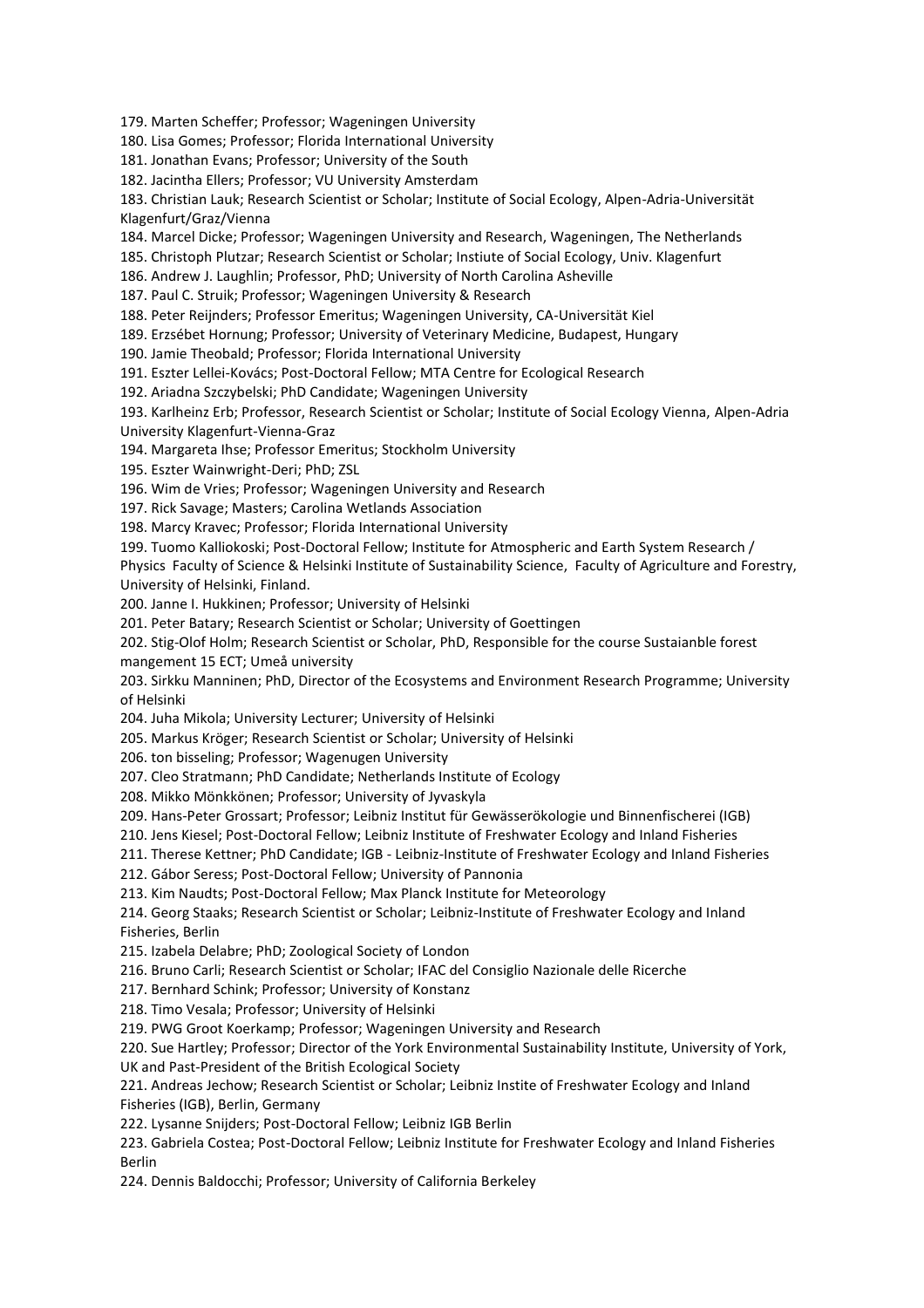225. Christopher Kettle; Research Scientist or Scholar; Bioversity International/ ETH Zurich

226. Aaike De Wever; Research Scientist or Scholar; Royal Belgian Institute of Natural Sciences

227. Wim Carton; Post-Doctoral Fellow; Lund University Centre for Sustainability Science

228. Juha Merilä; Professor; University of Helsinki

229. Ulrika Jansson; PhD; BioFokus

230. Dag O. Hessen; Professor; University of Oslo, Dept. Biosciences

231. Torbjörn Tyler; Research Scientist or Scholar; Lund University, Dept. of Biology

232. Åsa Kasimir; Research Scientist or Scholar; University of Gothenburg, Sweden

233. Cornelis J.P. Grimmelikhuijzen; Professor; University of Copenhagen

234. Roland Jansson; Research Scientist or Scholar; Umeå University

235. Thomas Lund Koch; PhD Candidate; University of Copenhagen

236. charlie cornwallis; Research Scientist or Scholar; Lund University

237. Stefan Wirsenius; Associate Professor; Chalmers University of Technology

238. Ira Brinn; Professor; Univ. Federal do Rio de Janeiro, Brasil

239. Colin Averill; Post-Doctoral Fellow; Boston University

240. Janice Ser Huay Lee; Professor; Nanyang Technological University of Singapore

241. Mar Cabeza; Research Scientist or Scholar; University of Helsinki

242. Graciela Rusch; Research Scientist or Scholar; Norwegian Institute for Nature Research

243. Tormod V. Burkey; Research Scientist or Scholar; University of Oslo

244. Fernando Gonzalez-Candelas; Professor; University of Valencia, Spain

245. Thomas Læssøe; Research Scientist or Scholar; University of Copenhagen; Danish Mycological Society

246. Göran Englund; Professor; Umeå University

247. Jens Borum; Professor; Department of Biology, University of Copenhagen

248. Jan Kunnas; Post-Doctoral Fellow; Independent researcher

249. Koen Sabbe; Professor; Ghent University

250. David Bilton; Professor; Plymouth University

251. Sigmund Hågvar; Professor Emeritus; Norwegian University of Life Sciences

252. Jens-Christian Svenning; Professor; Department of Bioscience, Aarhus University

253. Bodil Enoksson; Post-Doctoral Fellow; University of Lund

254. Bruce Baldwin; Professor; University of California, Berkeley

255. Mathias Grünwald; Professor; Hochschule Neubrandenburg, FB LG

256. Sandra Luque; Research Director; IRSTEA France

257. Honor C. Prentice; Professor; Department of Biology, Lund University, Sweden

258. Amalesh Dhar; Research Scientist or Scholar; University of Alberta

259. Shadananan Nair; Research Scientist or Scholar; Centre for Earth Research and Environment Management

260. Audrey Mayer; Professor; Michigan Technological University

261. Richard Bradbury; Research Scientist or Scholar; RSPB & Cambridge University

262. Graeme M. Buchanan; Research Scientist or Scholar; RSPB Centre for Conservation Science, Royal Society for the Protection of Birds

263. Kira Sullivan-Wiley; Post-Doctoral Fellow; Institute at Brown for Environment and Society

264. Jostein Lorås; Professor; Nord University

265. Christine Fürst; Professor; Martin Luther University Halle-Wittenberg

266. Danijela Puric-Mladenovic; Professor; Faculty of Forestry, University of Toronto

267. Jennifer Schulz; Research Scientist or Scholar, Post-Doctoral Fellow; University of Potsdam

268. Philippe Ciais; Research Scientist or Scholar; Laboratoire des Sciences du Climate et de l'Environnement

269. Fiona Schmiegelow; Professor; University of Alberta

270. Lisa Naughton; Professor; UW Madison

271. Giovanni Sanesi; Professor; University of Bari

272. Nathan Samuel Gill; PhD Candidate; Clark University

273. Miguel Martinez-Ramos; Professor; Universidad Nacional Autónoma de Mexico

274. Joaquín Francisco Lavado Contador; Professor; University of Extremadura. Spain

275. Håkan Ljungberg; Entomologist, conservation biologist; Swedish University of Agricultural Sciences

276. Louis Iverson; Affiliate Professor; Ohio State University

277. Dejan Stojanovic; Research Scientist or Scholar; University of Novi Sad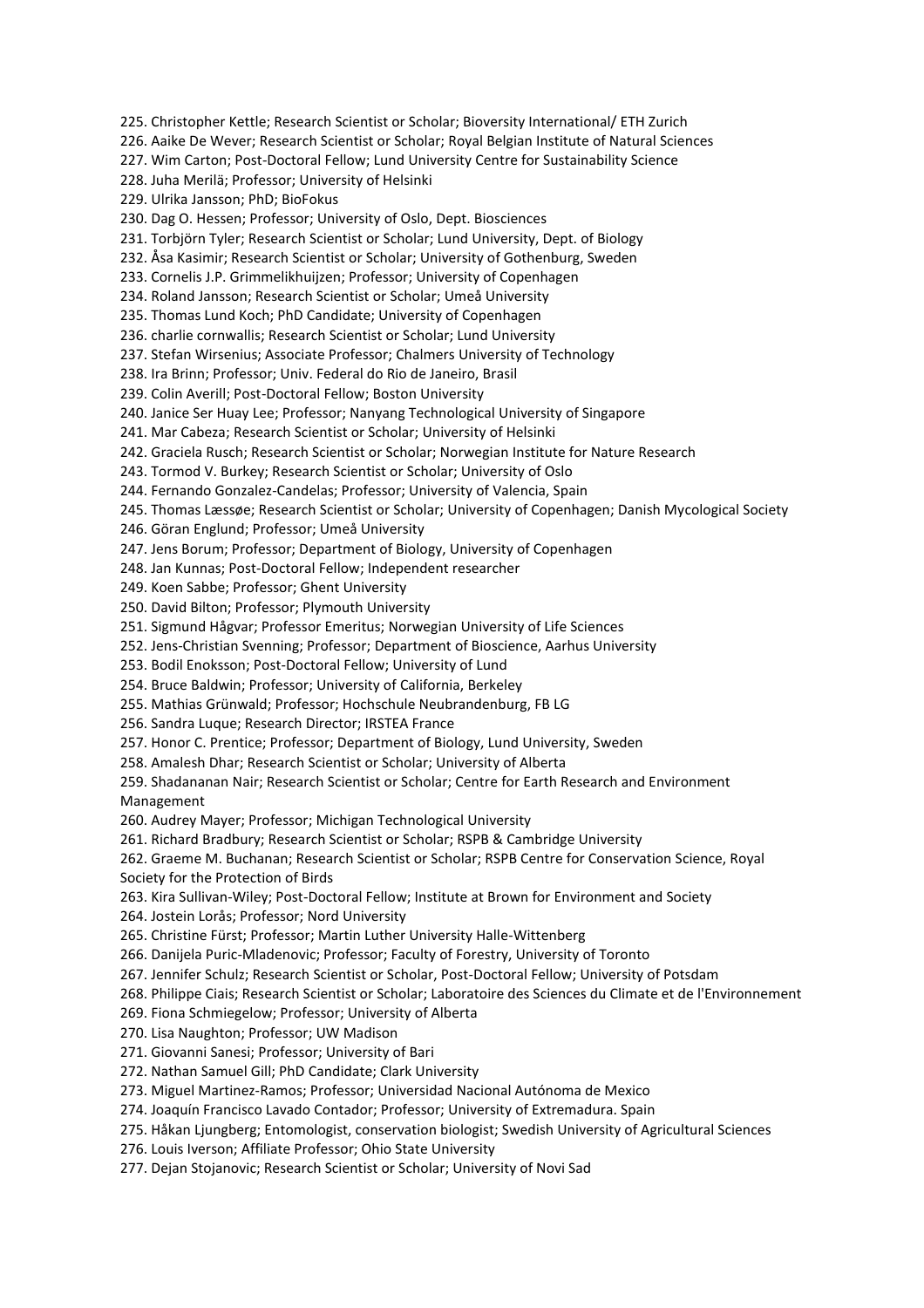278. Nico M. van Straalen; Professor; Vrije Universiteit Amsterdam

279. Colin Chapman; Professor; McGill University

280. Paul T. Scott; Professor; New York University

281. Joaquin Solana-Gutierrez; Professor; Universidad Politecnica de Madrid

282. Patrick Meyfroidt; Professor; Université catholique de Louvain & F.R.S.-FNRS

283. Tobias Kuemmerle; Professor; Humboldt-Universität zu Berlin

284. Lars Hedenäs; Research Scientist or Scholar; Swedish Museum of Natural History

285. Lisa McManus; Post-Doctoral Fellow; Rutgers University

286. Lee Dyer; Professor; University of Nevada Reno

287. Elizabeth Pringle; Professor; University of Nevada, Reno

288. Jacob Socolar; Post-Doctoral Fellow; University of Connecticut

289. Morgan W. Tingley; Professor; University of Connecticut

290. Sabina Burrascano; Research Scientist or Scholar; Sapienza University if Rome

291. Johannes Küchler; Professor Emeritus; Technische Universität Berlin

292. Annette Trierweiler; Post-Doctoral Fellow; University of Notre Dame

293. Susanna Hecht; Professor; Graduateinstitute for development studies ; also ucla

294. Philippe Rufin; PhD Candidate; Humboldt-Universität zu Berlin

295. Maja Grubisic; Post-Doctoral Fellow; Freie Universität Berlin

296. Naomi Schwartz; Post-Doctoral Fellow; University of Minnesota

297. Eduardo van den Berg ; Professor; Universidade Federal de Lavras

298. Will Turner; Research Scientist or Scholar, PhD, Chief Scientist & Senior Vice President; Conservation International

299. Per Milberg; Professor; Linköping Universiy

300. Christian Stein; PhD Candidate; University of Osnabrück

301. Per Angelstam; Professor; Swedish University of Agricultural Sciences (SLU)

302. Malte Andersson; Professor Emeritus; University of Gothenburg

303. Stuart Butchart; Research Scientist or Scholar; Chief Scientist, BirdLife International

304. Alexandre Antonelli; Professor; University of Gothenburg, Sweden

305. Kathryn Kirby; Post-Doctoral Fellow; University of Toronto

306. Urban Olsson; Professor; University of Gothenburg

307. Susanne Baden; Professor Emeritus; University of Gothenburg

308. Martin Eriksson; Research Scientist or Scholar; Chalmers University of Technology

309. Giovanni Seminara; Professor Emeritus; University of Genoa and Accademia Nazionale dei Lincei, Italy

310. Marcello Sanguineti; Professor; University of Genova

311. Giuseppe Casalino; Professor; University of Genova, Italy

312. Gianangelo Bracco; Professor; Università degli Studi di Genova (Italy)

313. Philip Taylor; Research Scientist or Scholar, PhD; Mad Agriculture & CU Boulder

314. Adrian K. Clarke; Professor; University of Gothenburg

315. Ane T. Laugen; Research Scientist or Scholar; Swedish University of Agricultural Sciences

316. Tage Vowles; PhD; University of Gothenburg

317. Jörn Theuerkauf; Professor; Museum and Institute of Zoology, Polish Academy of Sciences

318. Andrea Balduzzi; Research Scientist or Scholar; Università di Genova - Dipartimento di Scienze della Terra, dell'Ambiente e della Vita

319. Jerry Skoglund; Associate Professor; Swedish University of Agricult. Sciences

320. Ariane Walz; Professor; University of Potsdam

321. Rebecca Runting; Post-Doctoral Fellow; The University of Queensland

322. Norman Lim; PhD; Nanyang Technological University

323. William Thomas; Professor; Montclair State University

324. Ashwini Chhatre; Professor; Indian School of Business

325. Lars Ericson; Professor Emeritus; Umeå University

326. Rajmund Michalski; Professor; Institute of Environmental Engineering, Polish Academy of Sciences Sklodowska-Curie 34 Street, 41-819 Zabrze, Poland

327. Daniel Müller; Research Scientist or Scholar; Leibniz Institute of Agricultural Development in Transition Economies (IAMO)

328. Alfredo; Post-Doctoral Fellow; Museum and Institute of Zoology, PAS

329. Fabien L. Condamine; Research Scientist or Scholar; CNRS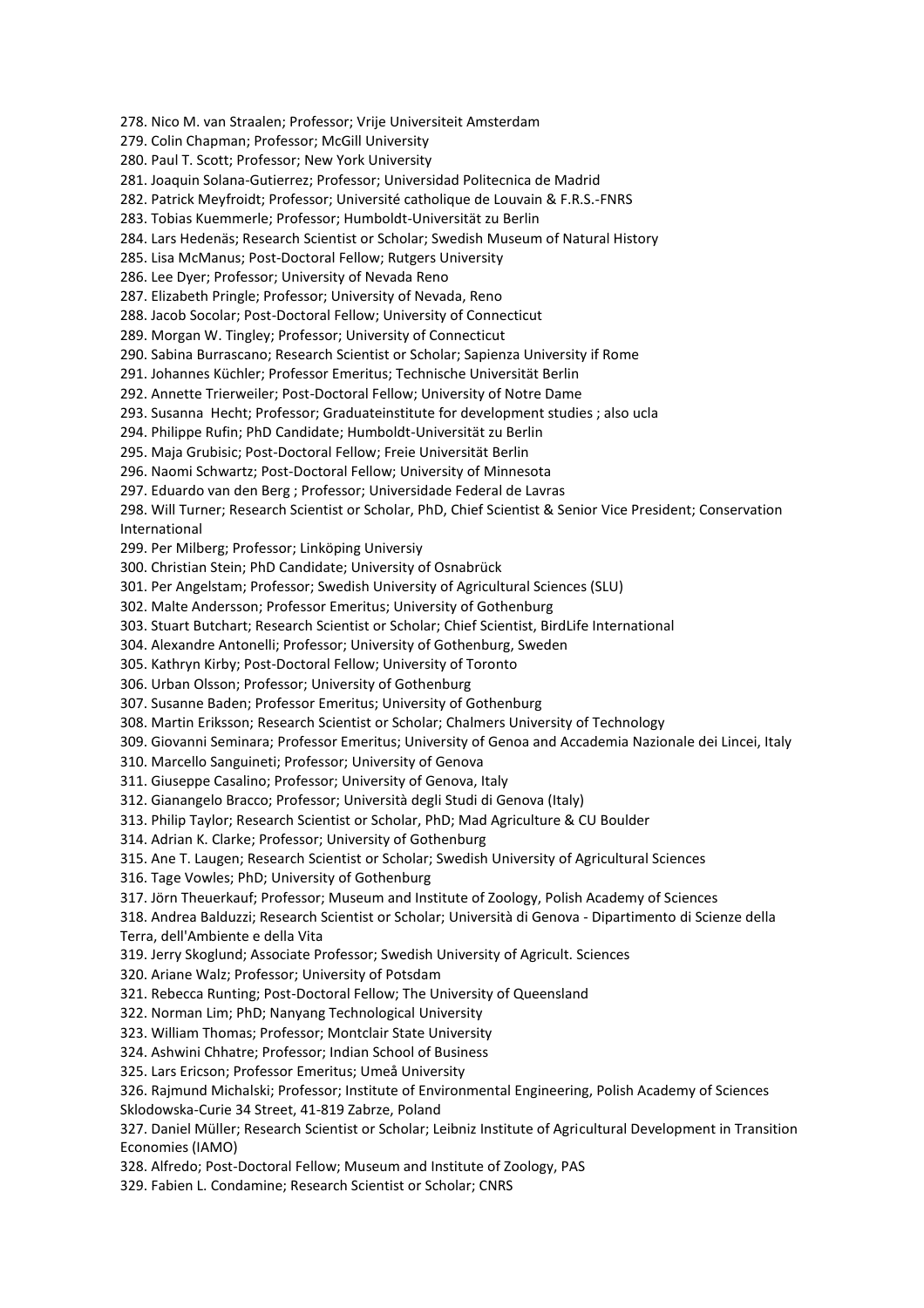330. Dagnija Blumberga; Professor; Riga Technical University

331. George Sevastopulo; Professor Emeritus; Department of Geology, Trinity College Dublin

332. Corrado Boragno; Professor; Università di Genova

333. Sergio Carrà; Professor Emeritus; Politecnico Milano, Italy

334. Henning Rodhe; Professor Emeritus; Retired from Department of Meteorology, Stockhólm Univ.

335. Johan Lind; Research Scientist or Scholar, PhD; Stockholm University

336. Anna Sugiyama; Post-Doctoral Fellow; Yale University

337. Jacob von Oelreich; Research Engineer, Phil Lic; KTH Royal Institute of Technology

338. Paal Krokene; Research Scientist or Scholar; Norwegian Institute of Bioeconomy Research

339. Bengt Gunnar Jonsson; Professor, President of the Europe Section of the Society for Conservation Biology; Mid Sweden University

340. Anders Nielsen; Research Scientist or Scholar; CEES University of Oslo

341. Cornelia Spetea Wiklund; Professor; University of Gothenburg

342. Wolf L. Eiserhardt; Associate Professor; Aarhus University

343. Anja Rammig; Professor; Technical University of Munich

344. Guido Visconti; Professor Emeritus; Università dell'Aquila, L'Aquila, Italy

345. Paul Eric Aspholm; Research Scientist or Scholar; NIBIO

346. Sam Rabin; Research Scientist or Scholar, PhD; Karlsruhe Institute of Technology

347. Inger Auestad; Professor; HVL

348. Anders Bryn; Professor; University of Oslo

349. Ulrika Beier; PhD; SLU

350. Zoltan Barta; Professor; University of Debrecen

351. Anders K. Wollan; Research Scientist or Scholar; Natural History Museum, University of Oslo

352. Eli Rinde; Research Scientist or Scholar; NIVA

353. Johan Asplund; Research Scientist or Scholar; Norwegian University of Life Sciences

354. Barbara Zimmermann; Research Scientist or Scholar; Inland Norway University of Applied Sciences

355. Mia Vedel Sørensen; PhD Candidate; NTNU

356. Eveliina Kallioniemi; Research Scientist or Scholar; Norwegian Institute of Bioeconomy Research

357. Riccardo Guastini; Professor Emeritus; Tarello Institute for Legal Philosophy, University of Genoa

358. Massimo Verdoya; Professor; University of Genova - Italy - Dept. of Earth, Environmental and Life Sciences DISTAV

359. Frank Götmark; Professor; University of Gothenburg, Sweden

360. Franco Montanari; Professor; Università degli Studi di Genova (Italy)

361. Anne Sverdrup-Thygeson; Professor; Norw. Univ. of Life Science

362. Rolf A. Ims; Professor; UiT- The Arctic University of Norway

363. Tom Swinfield; Research Scientist or Scholar; University of Cambridge

364. Martin Berg; Masters; Lund Univeristy

365. Lars Johan Erkell; Research Scientist or Scholar; University of Gothenburg, Sweden

366. Sten Svantesson; PhD Candidate; Uni. of Gothenburg, Dept. of Biological and Environmental Sciences

367. John-Arvid Grytnes; Professor; University of Bergen

368. Søren Faurby; Research Scientist or Scholar; Göteborgs universitet

369. Charlotta Kvarnemo; Professor; University of Gothenburg

370. Micaela Hellström; Research Scientist or Scholar; Stockholm University

371. Perla Maiolino; Post-Doctoral Fellow; Cambridge University

372. Erik E Stange; Research Scientist or Scholar; Norwegian Institute for Nature Research

373. Harini Nagendra; Professor; Azim Premji University

374. Håkan Hytteborn; Professor Emeritus; Norwegian University of Science and Technology

375. Gabor L Lövei; Professor; Aarhus University/ Fujian Agricultural & Forestry University

376. Anna Boato; Professor; Università di Genova

377. Iulie Aslaksen; Research Scientist or Scholar; Statistics Norway/Research Department

378. Jan Willem Erisman; Professor; VU university Amsterdam and Louis Bolk Institute

379. Zoltán Sándor VARGA ; Professor Emeritus; Department Evolutionary Zoology, Faculty of Science, University of Deberecen

380. Bente Jessen Graae; Professor; Norwegian Science and Technology

381. Erik Framstad; Research Director; NINA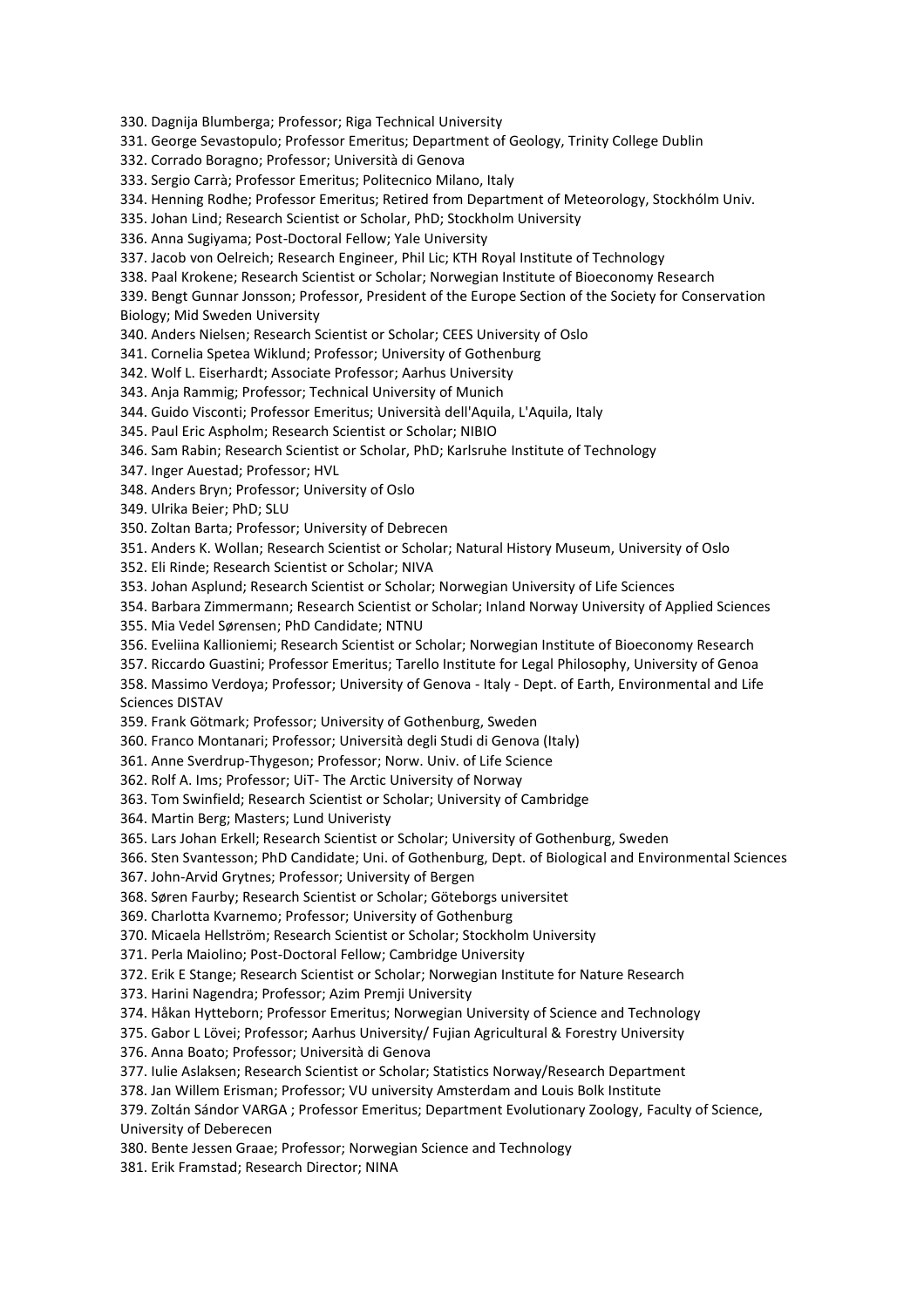382. Patrick Hostert; Professor; Humboldt University Berlin

383. Alexandra Balogh; Post-Doctoral Fellow; Stockholm University

384. Francesco Maria Sabatini; Post-Doctoral Fellow; Humboldt-Universität zu Berlin

385. Philip Platts; Research Fellow; University of York

386. Sara Holmgren ; Research Scientist or Scholar; Swedish University of Agricultural Sciences

387. Solen Le Clec'h; Post-Doctoral Fellow; ETH Zürich

388. Douglas Yu; Professor; University of East Anglia

389. Attila Marton; Masters; University of Debrecen, Hungary

390. Massimo Paolucci; Professor; UNiversity of Genova

391. Zdenek BURIVAL; Masters, Executive Director; AURA, s.r.o.

392. David Kleijn; Professor; Wageningen University

393. Inigo Miguelez; Masters; University pf Copenhagen

394. Hanna Kokko; Professor; University of Zurich

395. Sven Lautenbach; Professor; University of Bonn

396. Klara Fischer; Research Scientist or Scholar; Swedish University of Agricultural Sciences

397. apl.Prof.i.R. Michael Schmitt; Professor Emeritus; Ernst-Moritz-Arndt-Universitaet Greifswald,

Allgemeine & Systemarische Zoologie

398. Julien Vollering; PhD Candidate; University of Oslo

399. John E Hermansen; Professor; NTNU

400. Peter C Frumhoff; PhD, Chief Climate Scientist; Union of Concerned Scientists

401. Jenni Nordén; Research Scientist or Scholar; Norwegian Institute for Nature Research

402. Lyndon Estes; Professor; Clark University

403. Lisa Westholm; PhD; Focali

404. Björn Nordén; Research Scientist or Scholar; Norwegian institute for nature research

405. Laura German; Professor; University of Georgia

406. Carol Hunsberger; Assistant Professor; University of Western Ontario

407. Frances Seymour; Masters, See separate email for title; World Resources Institute

408. B.Bozetka; PhD; Nicolaus Copernicus University

409. Mats Grahn; Professor; Södertörn University

410. Giancarlo Mauceri; Professor; Università di Genova

411. Margaret E Conroy; PhD; Rutgers

412. Martin Stervander; Post-Doctoral Fellow; University of Oregon

413. Oskar Brattstrom; Post-Doctoral Fellow; University of Cambridge

414. Susanne Åkesson; Professor; Lund University

415. Anders Hedenström; Professor; Lund University

416. Nayden Chakarov; Post-Doctoral Fellow; Bielefeld University

417. Rebecca Tittler; PhD; Concordia University

418. Karin Rengefors ; Professor; Lund University

419. Magnus Ellström ; PhD; Lund University

420. Thanos Smanis; PhD Candidate; Environmental Consultant of HCL Group

421. Dr. Jochen A.G. Jaeger ; Professor; Concordia University Montreal

422. Jukka Lausmaa; PhD; RISE Research Institutes of Sweden

423. David Coomes; Professor; University of Cambridge

424. Luca; Post-Doctoral Fellow; Radboud University

425. Nathan S. Debortoli; Post-Doctoral Fellow; McGill University

426. Sonia Wesche; Professor; University of Ottawa

427. Suvi Ponnikas; Post-Doctoral Fellow; Lund University

428. Dr. Maura Hanrahan; Professor; University of Lethbridge

429. Michael Allchin; PhD Candidate, Research manager; Quesnel River Research Centre, University of Northern BC

430. Jody Peters; PhD; University of Notre Dame

431. Alex Latta; Professor; Wilfrid Laurier University

432. Leah Germer; Masters; World Bank

433. Martin Scheringer; Professor; Masaryk-Universität, Brünn

434. John-Michael Davis; Post-Doctoral Fellow; University of Illinois Urbana-Campaign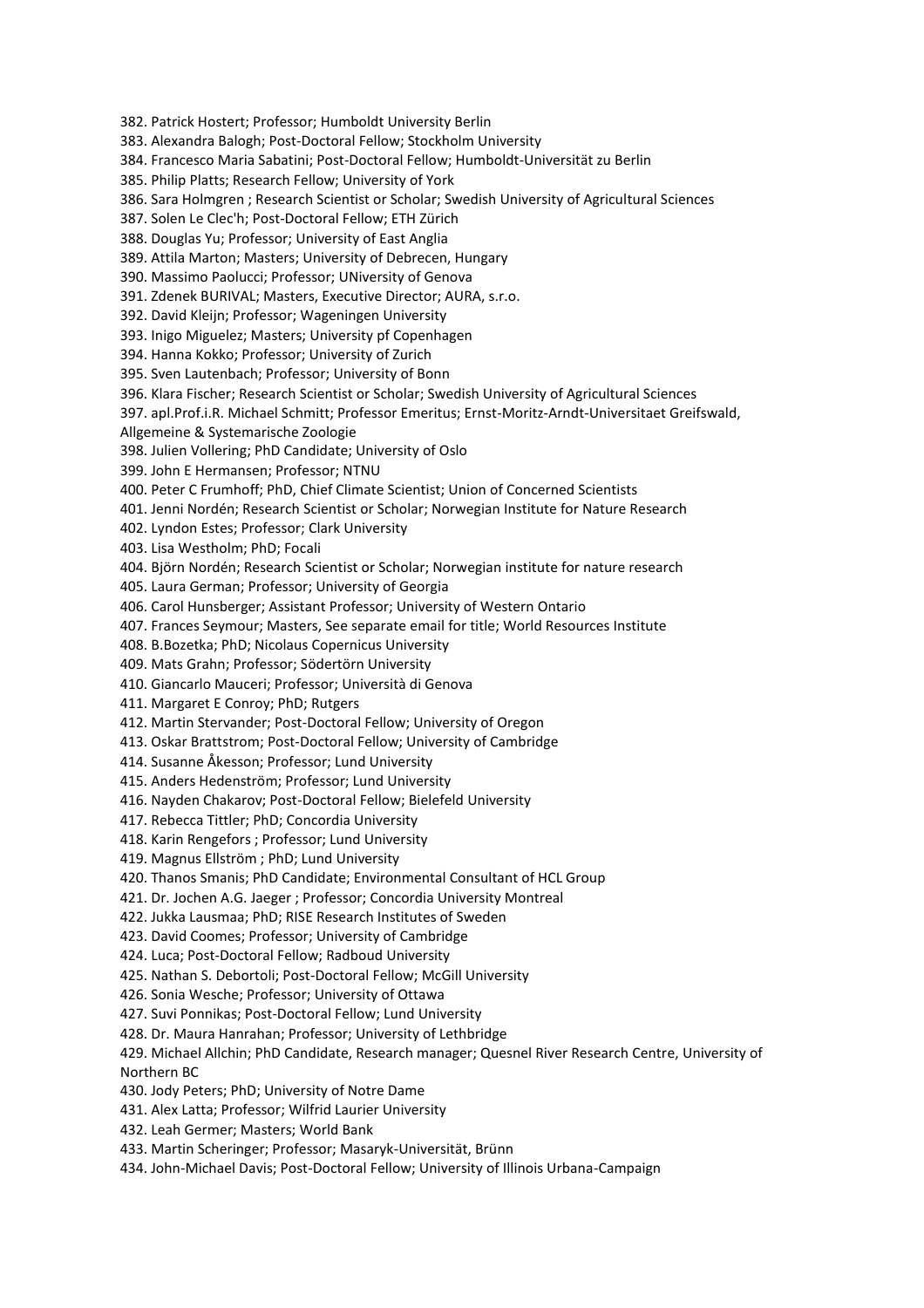435. Held; Professor; University of Hamburg

436. Jeffrey Milder; Research Scientist or Scholar, PhD; Rainforest Alliance & Cornell University

437. Marcia C M Marques; Professor; UFPR - Federal University of Parana, Brazil

438. Sissel Sjöberg; Post-Doctoral Fellow; Lund University

439. Annie Lalancette; Post-Doctoral Fellow; Saint Mary's University

440. Bradley B Walters, PhD; Professor; Mount Allison University (Canada)

441. William C. Burns; Professor; Co-Executive Director, Forum for Climate Engineering Assessment, American University

442. Elizabeth Allison; Professor; California Institute of Integral Studies

443. Henrik Selin; Professor; Frederick S Pardee School of Global Studies at Boston University

444. Jean-Paul Bourque; Founder of RIRE; Retired Independent Research in Ecology(RIRE)

445. Edwin J. Green; Professor; Rutgers University

446. Teo Mora; Professor; University of Genoa

447. Karen Holl; Professor; University of California, Santa Cruz

448. Nora Davis; Research Scientist or Scholar; Public sector

449. Jakob Skovgaard; Research Scientist or Scholar; Lund University

450. Gabriela Kuetting; Professor; Rutgers University

451. Tali Neta; Professor; Lethbridge College

452. Jessica Green ; Professor; New York University

453. Prof Susan Page ; Professor; University of Leicester

454. Celia A. Harvey; PhD; Conservation International

455. Jeremy Firestone; Professor, Director, Center for Carbon-free Power Integration; University of Delaware

456. Hanna Sigeman ; PhD Candidate; Lund University

457. Anna Persson; Post-Doctoral Fellow; Lund University

458. Charlotte Epstein; Professor; University of Sydney

459. Emma kritzberg ; Professor; Lund University

460. Greg King; Professor; University of Alberta Augustana

461. Joshua Daskin; Post-Doctoral Fellow; Yale University

462. Els; Masters; Ottawa u

463. Tartally András; PhD; University of Debrecen, Hungary

464. Philipp Gärtner; Post-Doctoral Fellow; Leibniz Centre for Agricultural Landscape Research

465. Nicholas Watts; Research Scientist or Scholar; Institute of Commonwealth Studies, School of Advanced Study, University of London

466. Florian Poetzschner; Bachelor; Humboldt-University zu Berlin

467. Yann Clough; Professor; Centre for Environmental and Climate Research, Lund University

468. Andrew Foggo; Professor; University of Plymouth

469. Gustavo de L. T. Oliveira; Post-Doctoral Fellow, PhD, Visiting Assistant Professor; Environmental Studies, Swarthmore College

470. Tim Forsyth; Professor; London School of Economics and Political Science

471. Hanna Laakkonen; Research manager; Lund university

472. Bruce Marsh; Research Scientist or Scholar; CERN

473. Emma Morgan; Post-Doctoral Fellow; Charles University in Prague

474. Carsten Meyer; Research group leader; German Centre of Integrative Biodiversity Research

475. Stefan Ernst; Masters; Humboldt-Universität zu Berlin

476. Julie G. Zaehringer; Post-Doctoral Fellow; Centre for Development and Environment, University of Bern, Switzerland

477. Rutger A. Vos; Research Scientist or Scholar; Naturalis Biodiversity Center, the Netherlands

478. Katie Horgan; PhD Candidate; University of Zurich

479. Timothy Boucher; Masters; Self

480. Petra Dvorak; Masters; Supsi

481. Michel Sliger; Research professional; Université de Montréal

482. chiara; Research Scientist or Scholar; University of Zurich

483. Kateřina Geržová; Research Scientist or Scholar; Palackého University in Olomouc (Czech Republic)

484. Stephanie Mayer; Masters; WSL Institute for Snow and Avalanche Research SLF

485. Lisa Sheridan; Undergraduate; Princeton University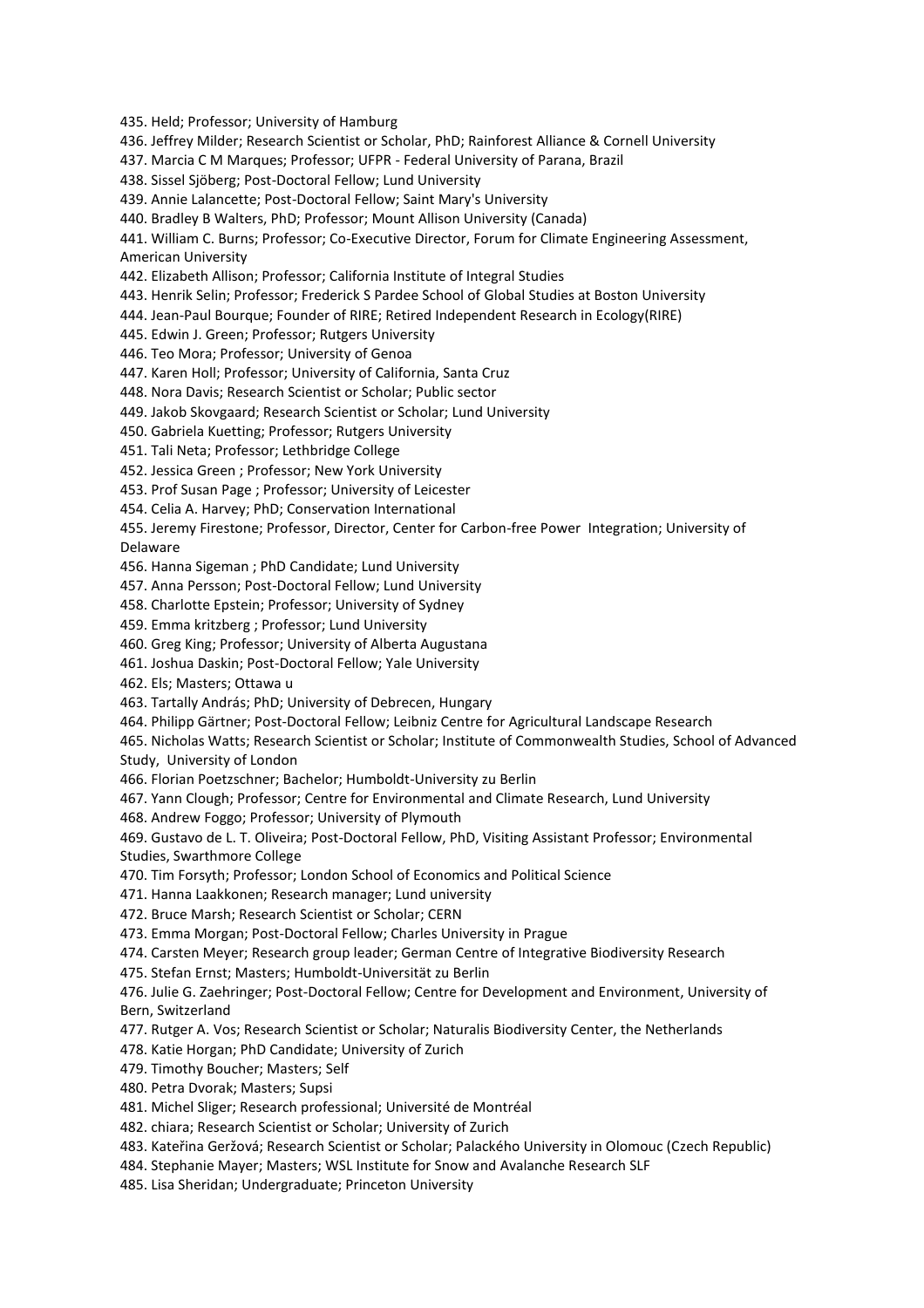486. Neil Losin; PhD; Day's Edge Productions

487. Justine Atkins; PhD Candidate; Princeton University

488. Roylyn Nielson; No formal education just common sense.; Friend of the forests

489. Ciro Cabal; PhD Candidate; Princeton University

490. Camille Beasley; Masters; FL Dept of Environmental Protection

491. Kathleen Quinn; Associate Scientist; Invicro

492. Farhan Raza; Post-Doctoral Fellow; Weill Cornell medical college

493. Ian McFadden; PhD Candidate; UCLA

494. Alex Washburne; Post-Doctoral Fellow; Montana State University

495. Maike Nesper; PhD; ETH Zurich

496. Tomas Jedlicka; Masters; Waldorf school Brno, Czech Republic

497. Deirdre Clark; PhD; University of Iceland

498. Christopher Martius; Research Scientist or Scholar; Center for International Forestry Research (CIFOR)

499. Kamila Janeckova; Masters; CEMS, Master of International Management

500. Hana Novotná; Masters; Charles University

501. Gerlinde B. De Deyn; Professor; Wageningen University

502. Marie Sarazova; Research Technician; Monasterium Laboratory, Münster, Germany

503. Vishal Thacker; Masters; protagonIst

504. Jana Burivalova; Biology teacher; Zakladni Skola

505. Pamela McElwee; Professor; Rutgers University

506. Wolfgang Schwan; 3 years of University ; Concerned Human

507. Karishmaa Pai; Masters; WFC

508. Eric Swanson ; Citizen; Sierra Club

509. Caroline Farrior; Assistant Professor; University of Texas at Austin, Integrative Biology

510. Kimberly Neely; Research Scientist or Scholar; Mendel Biological Solutions

511. Felicity Wynne; PhD Candidate; Plymouth University

512. Jane Baldwin; PhD Candidate; Princeton University

513. David Edwards; Professor; University of Sheffield

514. Thomas Lovejoy; Professor; George Mason University

515. Daniela Miteva; Professor; Ohio State University

516. Vera Chouinard; Professor; McMaster University

517. Richard Waring; Professor Emeritus; Oregon State University

518. Walter Stephenson; Bachelor's in Environmental Engineering; George School

519. De. Rainer Bussmann; Professor Emeritus; Saving Knowledge

520. Spencer C.H. Barrett; Professor; University

521. Himadri Pakrasi ; Professor; Director, International Center for Energy, Environment and Sustainability, Washington University in St. Louis

522. James Mallet; Professor; Harvard University and UCL London

523. david zilberman; Professor; uc berkeley

524. Paul Berry; Professor; University of Michigan, Department of Ecology and Evolutionary Biology

525. Ricardo Rozzi; Professor; Director, Sub-Antarctic Biocultural Research Conservation Program, University of North Texas (USA) & Universidad de Magallanes (Chile)

526. Mark E. Olson ; Professor; Instituto de Biología, Universidad Nacional Autónoma de México

527. William H. Schlesinger; Professor Emeritus; Nicholas School of the Environment, Duke University

528. Jorge V. Crisci; Professor Emeritus; Universidad Nacional de La Plata, Argentina

529. William F. Laurance ; Professor; Disitinguished Research Professor, Australian Laureate, and Prince Bernhard Chair in International Nature Conservation; Fellow of the Australian Academy of Science, James Cook University, Cairns, Australia

530. Rebecca; MD candidate; Harvard Medical School

531. Professor Christopher Leaver CBE,FRS,FRSE; Professor Emeritus; University of Oxford

532. Alan P. Covich; Professor; University of Georgia

533. Harold Mooney; Professor Emeritus; Stanford University

534. Richard Daley; Masters; EMD Consulting Group

535. Patrick Osborne; PhD; Former Executive Director, Harris World Ecology Center, UM-St. Louis

536. Dr. Christopher Davidson; PhD; Idaho Botanical Research Foundation

537. Nina Lundholm; Research Scientist or Scholar; Univesity of Copenhagen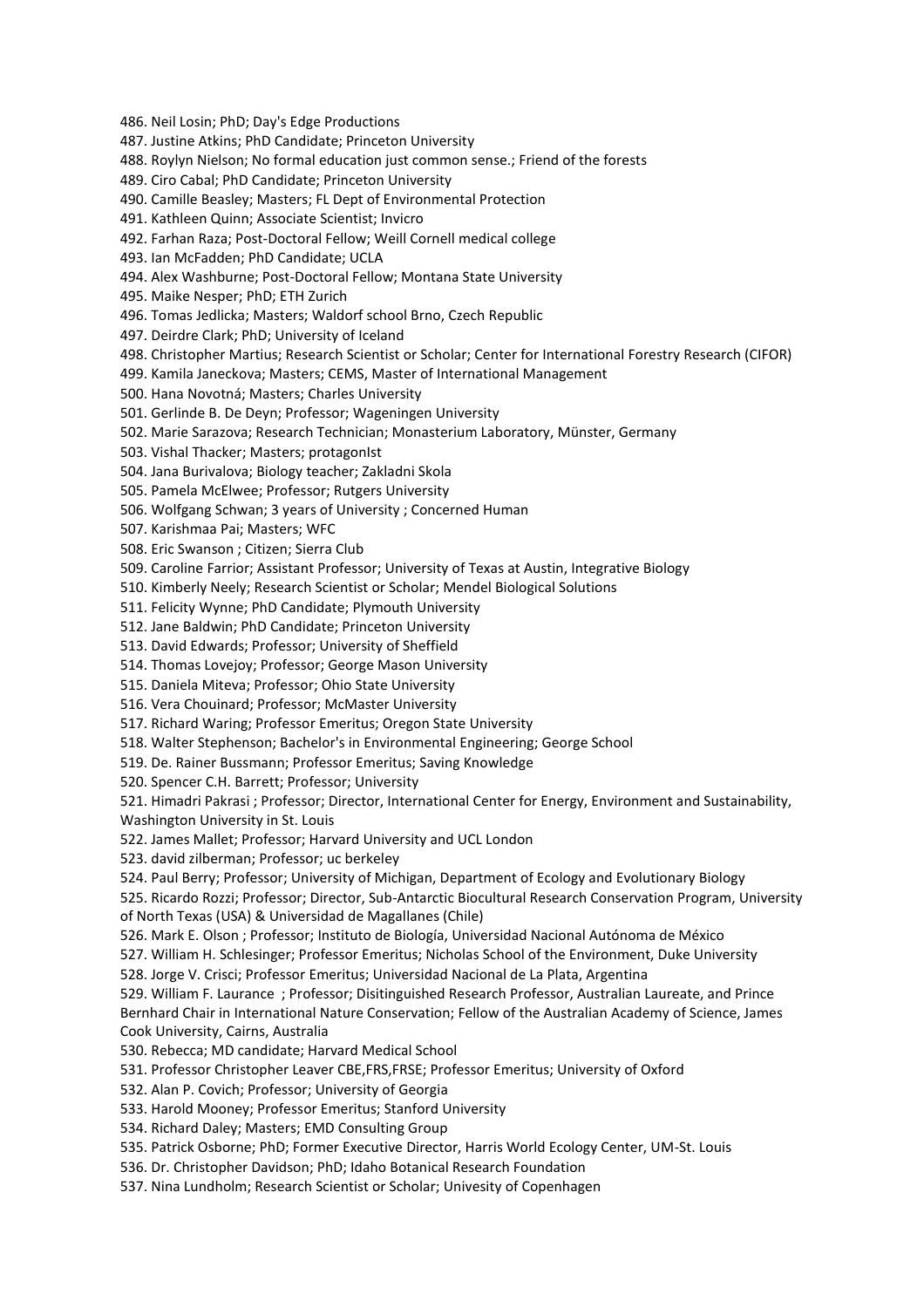538. Thomas Struhsaker; Professor Emeritus; Duke University

539. Claire Kremen; Professor; University of California Berkeley

540. Toby Gardner ; Research Scientist or Scholar; Stockholm Environment Institute

541. David W. Inouye; Professor Emeritus; University of Maryland

542. David Creech; Professor, Professor Emeritus, Research Scientist or Scholar; SFA State University

543. DAVID D ACKERLY; Professor; Univ California Berkeley

544. Thomas J. Givnish; Professor; University of Wisconsin-Madison

545. James C Aronson; Research Scientist or Scholar, PhD; Missouri Botanical Garden

546. Warren R Muir; PhD; Granite Research Institute

547. Kenneth Olsen; Professor; Washington University in St. Louis

548. Bruce A. Stein; PhD; National Wildlife Federation

549. Prof Patricia Vickers-Rich, AO; Professor; Swinburne University of Technology, Department of Chemistry and Biotechnology

550. David White; Professor Emeritus; Loyola University

551. Anne Ehrlich; Research Scientist or Scholar; Stanford University

552. Brent D. Mishler; Professor; Integrative Biology, University of California, Berkeley

553. Toby Bradshaw; Professor; Department of Biology, University of Washington

554. Jane Phillips-Conroy; Professor Emeritus; Washington University

555. Charles Perrings; Professor; Arizona State University

556. May Berenbaum; Professor; University of Illinois at Urbana-Champaign

557. Fariborz Zelli; Associate Professor; Lund University

558. John W. Terborgh; Professor Emeritus; Duke University

559. Joel Cracraft; Professor; American Museum of Natural History

560. Stephen D. Hopper AC; Professor; Professor of Biodiversity, The University of Western Australia, and former CEO and Chief Scientist, Royal Botanic Gardens Kew

561. DAVID MABBERLEY; Professor; Wadham College University of Oxford, UK

562. phil devries; Professor; university of new orleans

563. Andreia Figueiredo; PhD Student; University of Missouri - St. Louis

564. Amy Kirkham; PhD Candidate; University of Alaska Fairbanks

565. Daniel Janzen, Professor of Conservation Biology, University of Pennsylvania, member US National Academy of Sciences, Advisor to the Government of Costa Rica; Professor; University of Pennsylvania 566. Juan Isaac Moreira Hernandez; PhD Candidate; University of Missouri-St. Louis

567. Ib Friis; Professor Emeritus, member of the Royal Danish Academy of Sciences and Letters and the Royal Physiographic Society of Lund (Academy for the Natural Sciences, Medicine and Technology) ; Natural History Museum of Denmark

568. RODRIGO MENDEZ; Research Scientist or Scholar; centro de investigacion cientifica y de educacion superior de ensenada, bc Mexico

569. Michael Clegg; Professor Emeritus; University of California, Irvine; past foreign secretary US National Academy of Sciences

570. Jeffrey D. Sachs; Professor; Columbia University

571. Patricia G. Parker; Professor; University of Missouri - St. Louis

572. Jeremy Bruhl; Professor; University of New England; Director, N.C.W. Beadle Herbarium

573. Hugh Possingham; Professor; The University of Queensland

574. Dr ; Professor, PhD; Mary T. K. Arroyo

575. Cagan H Sekercioglu; Professor; University of Utah

576. Michael MacCracken; Research Scientist or Scholar, Chief Scientist for Climate Change Programs; Climate Institute

577. Calvin Qualset; Professor Emeritus; University of California

578. Peter Crane FRS; Professor Emeritus; Oak Spring Garden Foundation

579. Osvaldo Sala; Professor; Arizona State University

580. Nicola Ripley; Masters; Betty Ford Alpine Gardens

581. Steve O'Kane; Professor; University of Northern Iowa

582. Christopher P. Dunn; Professor; Cornell Botanic Gardens

583. Carl Safina; Professor; Stony Brook University

584. Peter Ellis; Research Scientist or Scholar; The Nature Conservancy

585. Peter Gleick Pacific Institute; PhD; Pacific Institute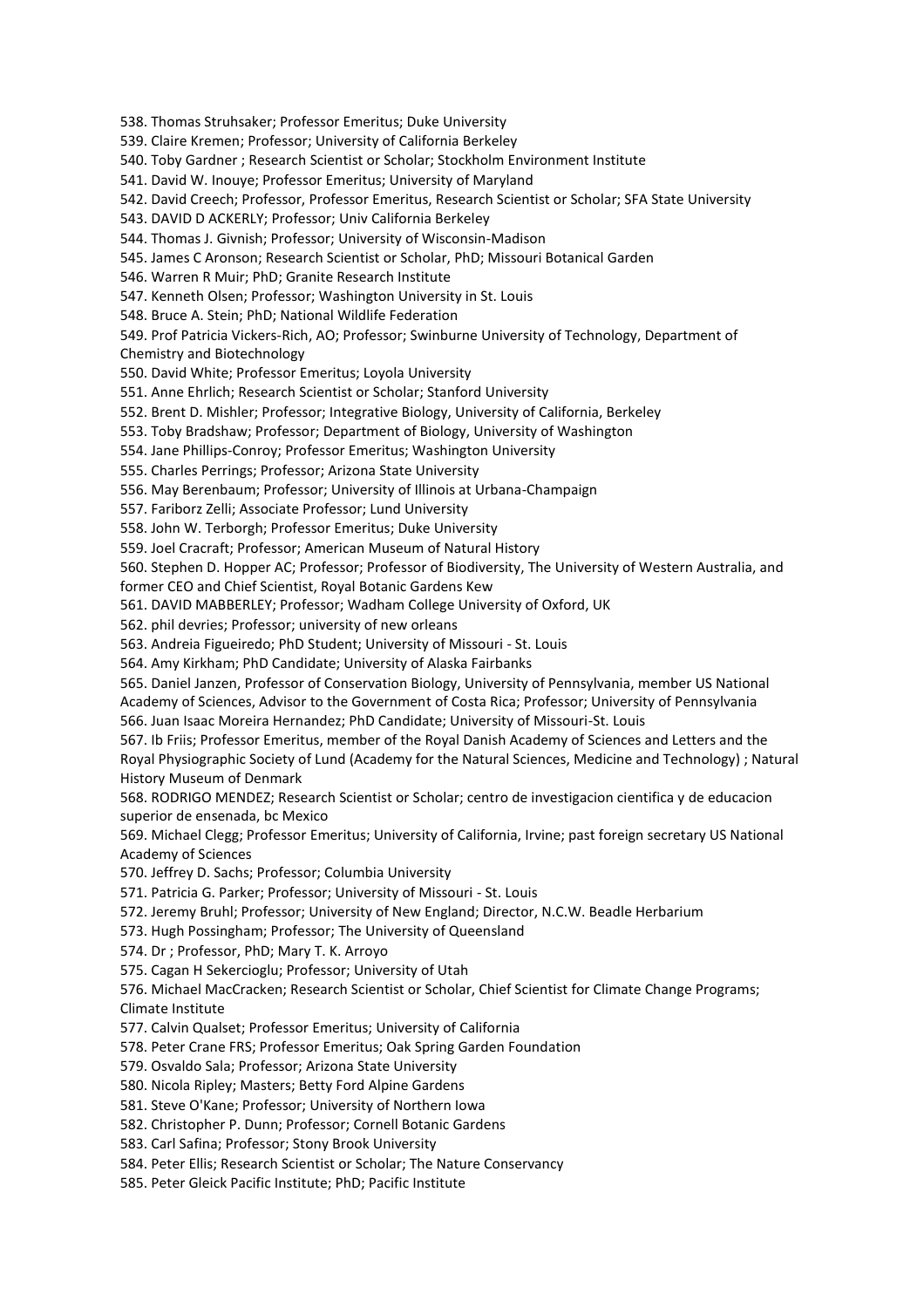587. James Blignaut; Professor; Stellenbosch University 588. Kingsley Dixon; Professor; Curtin University, Western Australia 589. Marleen Schafer; Masters; Pro Natura 590. Loren Rieseberg; Professor; University of British Columbia 591. Gerardo Ceballos; Professor, PhD; Universidad Nacional Autónoma de México 592. J Julio Camarero; Research Scientist or Scholar; IPE-CSIC 593. Leon Green; PhD Candidate; University of Gothenburg 594. Ghillean Prance; Professor Emeritus; Former Director, Royal Botanic Gardens, Kew 595. Mats Lindeskog; Research Scientist or Scholar; Lund University, Sweden 596. Debora Arlt; Research Scientist or Scholar; Swedish University of Agricultural Sciences 597. Ulrika Palme; Research Scientist or Scholar; Chalmers University of Technology 598. David Moreno Mateos; Research Scientist or Scholar; Basque centre for CLimate Change - BC3 599. Christian Körner; Professor Emeritus; University of Basel, Switzerland 600. Peter Endress; Professor Emeritus; Professor Emeritus, University of Zurich, Switzerland, Member of German Academy of Sciences Leopoldina 601. Enrico Rizzuto; Professor; University of Naples - Italy 602. Fang Yin; PhD Candidate; IAMO 603. Birgitta Bremer; Professor Emeritus; The Royal Swedish Academy of Sciences 604. Harith Farooq; PhD Candidate; University of Aveiro, Portugal, Gothenburg University, Sweden 605. Sine Kragh Petersen; Masters; University of Copgenhagen 606. Juan D. Carrillo; Post-Doctoral Fellow; University of Gothenburg 607. Tomáš Bujna; Lecturer; TC Business School 608. Matthias Baumann; Post-Doctoral Fellow; Humboldt-Universität zu Berlin 609. Alec Christie; PhD Candidate; University of Cambridge 610. Calum Brown; Post-Doctoral Fellow; Karlsruhe Institute of Technology 611. Rose Andrew; Research Scientist or Scholar; University of New England 612. Paul Cannon; Research Scientist or Scholar; Royal Botanic Gardens, Kew 613. Simone Gingrich; Research Scientist or Scholar; Institute of Social Ecology, Alpen-Adria Universitaet 614. Meredith Blackwell ; Professor Emeritus; Louisiana State University 615. Elizabeth Bourne; Post-Doctoral Fellow; Berlin Centre for Genomics in Biodiversity Research 616. Luke Dollar; Professor; Catawba College 617. M.F. Wallis de Vries; Professor; De Vlinderstichting / Dutch Butterfly Conservation 618. John W. Fitzpatrick; Professor; Executive Director, Cornell Lab of Ornithology, Cornell University 619. R. Henrik Nilsson; Research Scientist or Scholar; University of Gothenburg 620. Pieter Baas; Professor, Professor Emeritus; Naturalis Biodiversity Center and Leiden University 621. Barbara M Thiers; PhD, Vice President; The New York Botanical Garden 622. W. Hardy Eshbaugh; Professor Emeritus; Miami University 623. Roy E Halling; Research Scientist or Scholar, PhD; New York Botanical Garden 624. Dr Janet Simkin; Research Scientist or Scholar; British Lichen Society 625. David Barton Bray; Professor; Florida International University 626. William L. Crepet; Professor; Cornell University 627. Peter White; Professor; University of North Carolina at Chapel Hill 628. Neil Snow; Professor; Pittsburg State University 629. Maria Isabel Loza Rivera; PhD Candidate; University of Missouri Saint Louis 630. José L. Blanco; Post-Doctoral Fellow; INRA 631. John J. Engel; Curator Emeratus; The Field Museum, Chicago, IL 60605 632. Alfredo Romero Muñoz; PhD Candidate; Humboldt-Universität zu Berlin 633. Johanne Pelletier; Post-Doctoral Fellow; Cornell University 634. Fernando O. Zuloaga; Professor, Research Scientist or Scholar; Instituto de Botánica Darwinion, IBODA, Argentina 635. Donna Ford-Werntz; PhD; West Virginia University 636. David Boufford; Research Scientist or Scholar; Harvard University 637. Elsa Redmond; Research Scientist or Scholar; American Museum of Natural History

586. andrew beattie; Professor Emeritus; macquarie university

638. Charles S. Spencer; PhD, Curator; American Museum of Natural History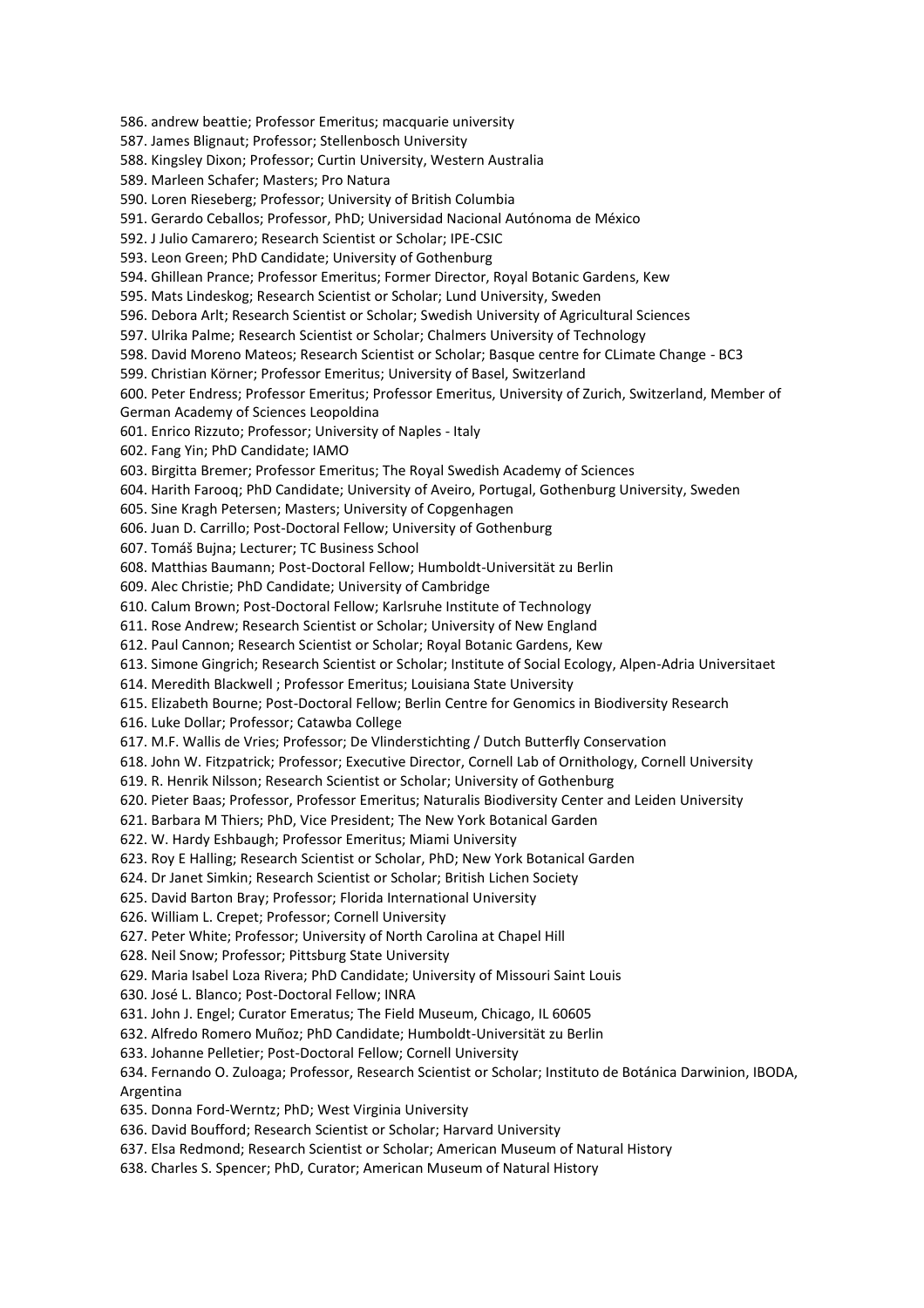639. Juan Manuel Dupuy; Research Scientist or Scholar; Centro de Investigación Científica de Yucatán

640. Rosalind Gleave; Masters; Cambridge University

641. David Galbraith; Head of Science Department; Royal Botanical Gardens (Canada)

642. James S. Quinn; Professor; McMaster University

643. Stephen Blackmore; Professor; Royal Botanic Garden Edinburgh

644. Paul Smith; PhD; Botanic Gardens Conservation International

645. Jay Malcolm; Professor; University of Toronto

646. Dawn R Bazely; Professor; Department of Biology, Faculty of Science & former Director, Institute for

Research & Innovation in Sustainability, York University, Toronto, Canada

647. Andrew Tilman; Post-Doctoral Fellow; University of Pennsylvania

648. Luca Di Corato; Assistant professor; University of Bari

649. Norman Ellstrand; Professor; University of California

650. Francesca Cavallaro; Post-Doctoral Fellow; London School of Hygiene & Tropical Medicine

651. Rodolfo Dirzo; Professor; Stanford University

652. Rauri Bowie; Professor; University of California, Berkeley

653. Richard S. Williams, Jr.; Research Scientist or Scholar, PhD; Senior Associate Scientist, Stefansson Arctic Institute; Senior Editor, Satellite Image Atlas of Glaciers of the World (11 vol.); Fellow, AAAS; Fellow,

Geological Society of America; Vice Chairman Emeritus, Committee for Research and Exploration, National Geographic Society; Adjunct Senior Scientist, Woods Hole Research Center

654. Philip Martin; Post-Doctoral Fellow; University of Cambridge

655. LINDSAY MERRILL; Masters; University of Denver

656. Janet Franklin; Professor; University of California - Riverside

657. Claudio Delgadillo; Research Scientist or Scholar; Universidad Nacional Autónoma de México

658. Stephen Mahfood; Masters, Graduate of the Yale University Environmental Leadership Program; Board Member LAD Sustainable Forest Foundation ,Former Director of the Missouri Department of Natural Resources

659. Jonathan Losos; Professor; Washington University

660. Elena Lazos; Professor; Professor and Research Director, Instituto Investigaciones Sociales, Universidad Nacional Autónoma de México

661. Raghavendra Gadagkar; Professor; Indian Institute of Science, Bangalore,India

662. José M. Rey Benayas; Professor; University of Alcala

663. Per Weslien; Research Scientist or Scholar, PhD; University of Gothenburg

664. Raúl de la Mata Pombo; Research Scientist or Scholar; IRTA

665. Manuel J. Macía; Professor; Universidad Autónoma de Madrid

666. Enrique Andivia; Post-Doctoral Fellow; Universidad de Alcala

667. Joan Romanyà; Professor; Universitat de Barcelona

668. Arantzazu L. Luzuriaga; Research Scientist or Scholar; Universidad rey Juan carlos

669. Luis Cayuela; Professor; Universidad Rey Juan Carlos

670. Juan A. Blanco; Research Scientist or Scholar; Universidad Publica de Navarra

671. Javier Loidi; Professor; University of the Basque Country

672. Natalia González Benítez; Professor; University Rey Juan Carlos

673. Juan Luis Hidalgo Cardós; PhD; Universidad Rey Juan Carlos

674. Francisco Pugnaire; Professor; CSIC

675. Rosa M. Chefaoui; Post-Doctoral Fellow; Centre of Marine Science

676. José Ignacio Querejeta; Research Scientist or Scholar; Spanish National Research Council (CSIC)

677. Alberto Bernués; Research Scientist or Scholar; Agrifood Research and Tecnology Centre or Aragón, Spain

678. Federico; Masters; UNED

679. Juande D. Miranda; Research Scientist or Scholar; Repsol Technology Center

680. Carolina Puerta Piñero; Post-Doctoral Fellow; Andalusian Institute of Agronomic research and training (IFAPA)

681. Márcia Araújo; PhD Candidate; Faculty of Sciences, University of Porto, Portugal and Center for Functional Ecology, University of Coimbra, Portugal

682. Alexandra Rodríguez Pereiras; Post-Doctoral Fellow; Centre for Functional Ecology-University of Coimbra

683. Natàlia Corcoll Cornet; Post-Doctoral Fellow; University of Gothenburg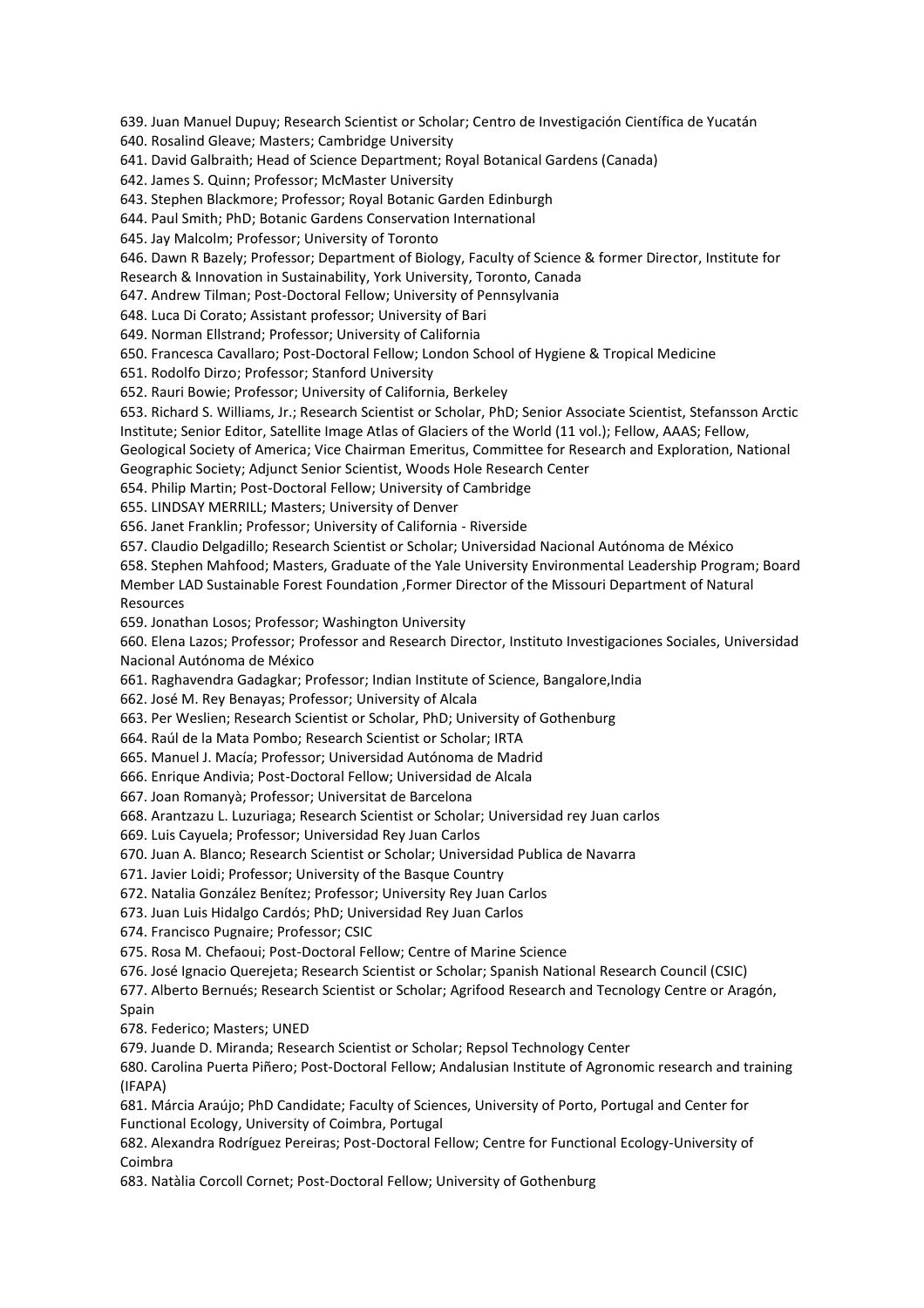684. Julio Manuel; Professor; Universidad de Jaén (Spain)

685. Daniel Crespo; PhD; University of Coimbra

686. José A. CARREIRA; Professor; UNIVERSITY OF JAEN (SPAIN)

687. Julio Javier Diez; Professor; University of Valladolid

688. Stephan von Cramon-Taubadel; Professor; University of Göttingen

689. Carolina Martínez Ruiz; Professor; University of Valladolid (Spain)

690. Maria J.I. Briones; Professor; Universidad de Vigo

691. Alberto Sacristán Velasco; PhD; Universidad de Valladolid

692. Susana Rodríguez Echeverría; Research Scientist or Scholar; University of Coimbra

693. Gema; Post-Doctoral Fellow; Post-doctoral researcher IMEDEA-CSIC

694. Eloy Revilla; Research Scientist or Scholar; CSIC

695. Manuel Ramón García Sánchez-Colomer; PhD; Centro de Estudios y Experimentación de Obras Públicas

696. Ruben Heleno; Research Scientist or Scholar; Universidade de Coimbra

697. Yolanda Melero; Post-Doctoral Fellow; CREAF - UAB

698. Manuel B. Morales; Professor; Dept. of Ecology, Autónoma University of Madrid

699. María; PhD Candidate; University of Granada

700. Helena Freitas; Professor; University of Coimbra

701. Daniel Montesinos; Research Scientist or Scholar; University of Coimbra

702. Xavier Lambin; Professor; University of Aberdeen

703. Manuel Ruiz Pérez; Professor; Universidad Autónoma de Madrid

704. Asier Rodríguez Larrinaga; Post-Doctoral Fellow; Misión Biológica de Galicia (CSIC)

705. Neptalí Ramírez-Marcial; Research Scientist or Scholar; Senior Researcher, Department of biodiversity conservation, El Colegio de la Frontera Sur, Chiapas, Mexico

706. Elisa Oteros-Rozas; Post-Doctoral Fellow; Universidad Pablo de Olavide

707. Maricruz Jaramillo; PhD Candidate; University of Missouri - Saint Louis

708. José A. Godoy López; Research Scientist or Scholar; Estación Biológica de Doñana, CSIC

709. Gloria I Guzmán Casado; Professor; University Pablo de Olavide

710. Ines Sanchez-Donoso; Professor Emeritus, Post-Doctoral Fellow; Doñana Biological Station, Spanish National Research Council

711. Cristina Zamora ; PhD; University of Valladolid

712. Marta I. Sánchez; Research Scientist or Scholar; EBD-CSIC

713. Antonio R. Castilla; Post-Doctoral Fellow; Centre for Applied Ecology "Prof. Baeta Neves"

714. Jordi Martínez-Vilalta; Professor, Research Scientist or Scholar; CREAF & Autonomous Univ. Barcelona

715. Juan José Negro; Research Scientist or Scholar; Estación Biológica de Doñana-CSIC

716. Ángel Blázquez Carrasco; PhD Candidate; Universidad de Córdoba

717. Francisco Garcia Gonzalez; Research Scientist or Scholar; Estación Biológica de Doñana (CSIC, Spanish Research Council)

718. Íñigo Granzow-de la Cerda; Professor; Centre for Ecological Research and Forestry Appications (CREAF) and Autonomous University of Barcelona

719. Lucia del Moral-Espín; Research Scientist or Scholar; Universidad Pablo de Olavide

720. Andrés J. Cortés; Research Scientist or Scholar; University of Gothenburg

721. Belén Floriano; Professor; Pablo de Olavide University

722. Marco Visser; Post-Doctoral Fellow; Princeton University

723. Daniel M. Griffith; Professor; Universidad Técnica Particular de Loja, Loja, Ecuador

724. Cristina Aponte; Research Scientist or Scholar; The University of Melbourne

725. Richard C. Brusca; Professor Emeritus, Research Scientist or Scholar, PhD; Executive Director Emeritus, Arizona-Sonora Desert Museum, Tucson, Arizona

726. Javier Bustamante; Research Scientist or Scholar; CSIC

727. H. Jesse Dubin; PhD, Principal Plant Pathologist; CIMMYT [Retired]

728. Alicia Florit; Jefa del Servicio de Planificación en el Medio Natural de la CMAIP; Consejería de Medio

Ambiente, Agricultura y Pesca (CMAIB) del Govern de les Illes Balears

729. Antonia Maria; Research Scientist or Scholar; Palma municipality

730. Carlos Ibáñez; Professor; Estación Biológica de Doñana (CSIC)

731. Juan Carlos Moreno Saiz; Professor; Universidad Autónoma de Madrid

732. Sara Sánchez Moreno; Research Scientist or Scholar; National Institute for Agricultural and Food Research and Technology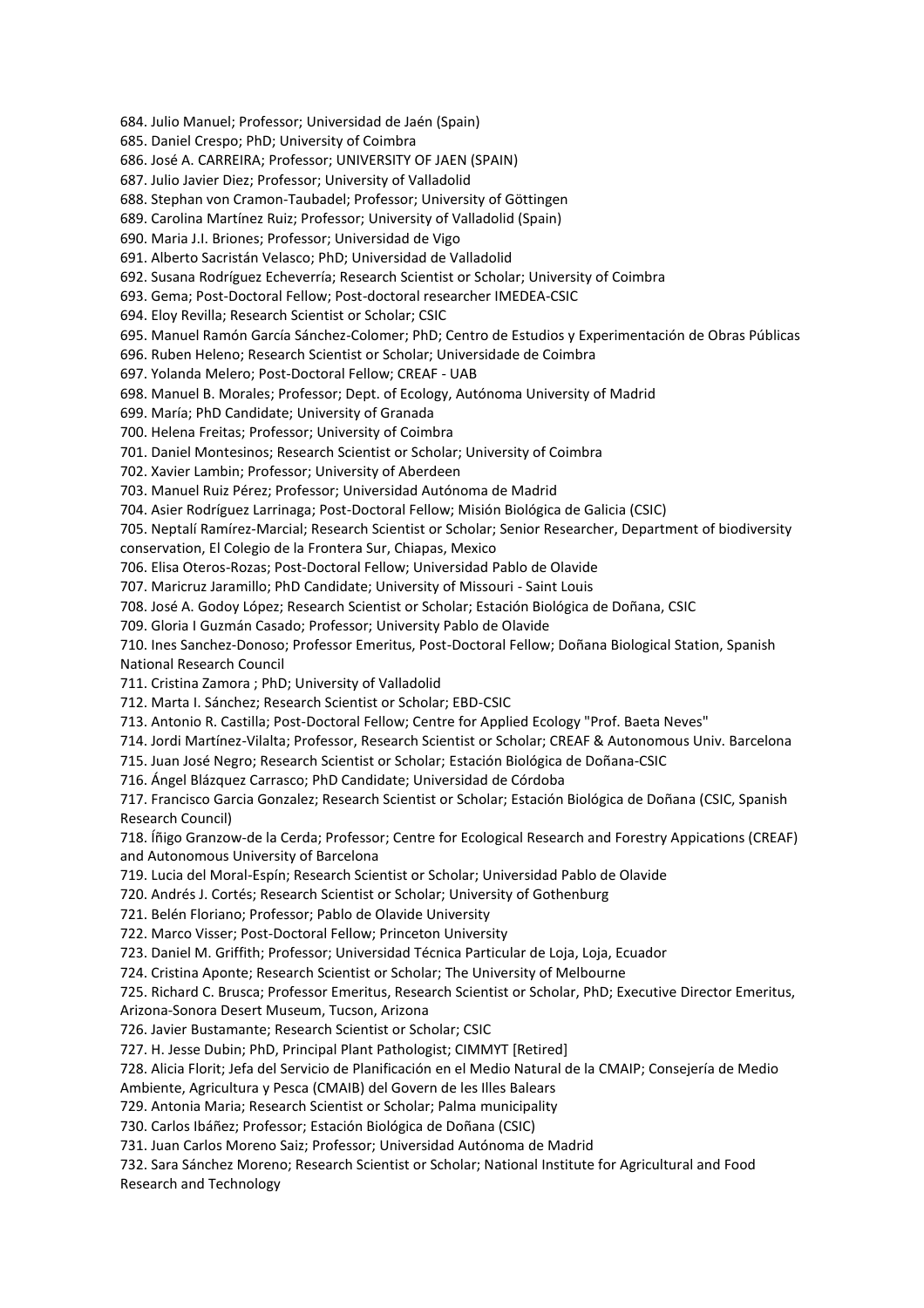733. Marta Rueda; Post-Doctoral Fellow; EBD-CSIC

734. Fátima Alves; Professor; CFE, Science for People and the Planet, University of Coimbra; Universidade Aberta, Portugal

735. Lucía DeSoto; Post-Doctoral Fellow; Centre for Functional Ecology, University of Coimbra

736. Peter Horvath; PhD Candidate; University of Oslo

737. Christian Levers; Post-Doctoral Fellow; Humboldt-Universität zu Berlin

738. Maria Jesus Beltran; Adjunct professor; Pablo de Olavide University

739. Belén Fernández Santos; Research Scientist or Scholar; Universidad de Salamanca

740. Rubén Torices; Post-Doctoral Fellow; Estación Experimental de Zonas Áridas, CSIC, Spain

741. Mireia Llorente; Post-Doctoral Fellow; Universidad de Extremadura

742. Enrique de la Montaña; Professor; Universidad Laica Eloy Alfaro de Manabí (Ecuador)

743. Gerardo Moreno; Professor; Universidad de Extremadura

744. Laetitia Lenel; PhD Candidate; Humboldt-University Berlin

745. David Suzuki; Professor Emeritus, PhD; Professor Emeritus UBC

746. Eric W Crawford; Professor; Michigan State University

747. Miguel A. Rodríguez-Gironés; Research Scientist or Scholar; Estación Experimental de Zonas Áridas (Spanish National Research Council)

748. Tommaso Anfodillo; Professor; Forest ecology group, Dept. TESAF, University of Padova - ITALY

749. Tim Beringer; Research Scientist or Scholar; Mercator Research Institute on Global Commons and Climate Change

750. Carmen Marcati; Professor; UNESP

751. marianne gehring; Masters; None

752. Gregório Ceccantini; Professor, Research Scientist or Scholar; University of São Paulo

753. Giuliano Maselli Locosselli; Post-Doctoral Fellow; University of São Paulo

754. Krottenthaler; PhD Candidate; University of Passau

755. Professor Sir Alan Mark, FRSNZ; Professor Emeritus; University of Otago

756. Exequiel Ezcurra; Professor; University of California Riverside

757. Adriano Afonso Spielmann; Professor; Universidade Federal de Mato Grosso do Sul

758. Miklós Bán; PhD; University of Debrecen

759. Mauricio Diazgranados; Research Scientist or Scholar; Royal Botanic Gardens, Kew

760. Dr. Dieter Anhuf; Professor; Professor in PUniversity of Passau

761. L. Javier Palomo; Professor; University of Málaga (Spain), General Secretary of the Spanish Society of Mammalogist (SECEM)

762. Verena Seufert; Post-Doctoral Fellow; Institute of Meteorology and Climate Research (IMK-IFU),

Karlsruhe Institute of Technology (KIT)

763. Ben Phalan; Research Scientist or Scholar; Oregon State University

764. Jorge Curiel Yuste; Professor; Basque Center for Climate Change

765. Günther Seufert; senior scientist, retired; EC -Joint Research Centre

766. Jenny Nelson FRS; Professor; Imperial College London

767. Astrid Helena Huechacona Ruiz; PhD Candidate; Centro de Investigación Científica de Yucatán

768. Patrick Gonzalez; Associate Adjunct Professor; University of California, Berkeley

769. Ádám Kőrösi; Post-Doctoral Fellow; MTA-ELTE-MTM Ecology Research Group

770. Werner Arber; Professor Emeritus; Biozentrum, University of Basel, Switzerland

771. Dr. Juan F. Masello; Research Scientist or Scholar; University of Giessen

772. Maria do Céu Madureira; Research Scientist or Scholar; Center of Functional Ecology, University of Coimbra

773. Nuno Capela; PhD Candidate; University of Coimbra, Portugal

774. Sérgio Timóteo; Research Scientist or Scholar; Centre for Functional Ecology

775. Nicholas Berkley; PhD Candidate; University of Plymouth

776. Ana; Masters; Universidade de Coimbra

777. David Douglas; Research Scientist or Scholar; RSPB

778. Rui Ribeiro; Professor; University of Coimbra, Portugal

779. marta raquel cardoso lopes correia; PhD student; CFE University of Coimbra, Portugal

780. Alexander Lee; Post-Doctoral Fellow; University of Jyväskylä

781. Deborah Leigh; Post-Doctoral Fellow; Queen's University

782. Ellen Fry; Post-Doctoral Fellow; University of Manchester